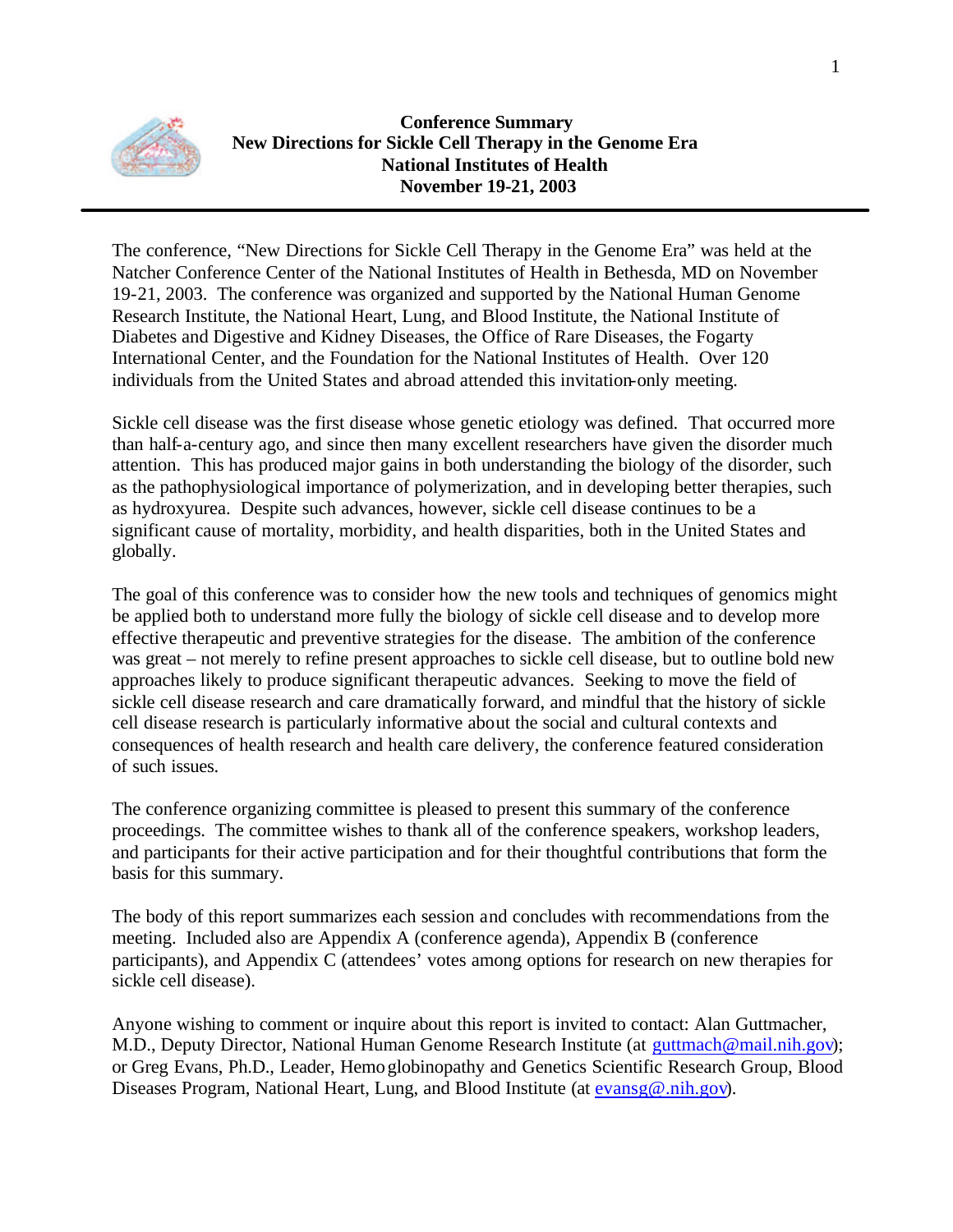#### **Wednesday, November 19**

The conference opened with welcoming remarks from Dr. Elias Zerhouni, Director of the National Institutes of Health (NIH), Dr. Francis Collins, Conference Co-Chair and Director of the National Human Genome Research Instiute (NHGRI), Dr. Barbara Alving, Acting Director of the National Heart, Lung, and Blood Institute (NHLBI), and Prof. Sir David Weatherall, Oxford University, Conference Co-Chair.

A series of seven plenary talks was then presented, with highly interactive discussion periods following each talk. Brief summaries of these talks follow:

#### *The Pathophysiology of Sickle Cell Disease: State of the Art - Martin Steinberg, M.D.*

Dr. Steinberg presented an overview of current knowledge about the pathophysiology of sickle cell disease (SCD), highlighting polymerization, membrane damage, inflammation, perfusionreperfusion injury, oxidative damage, and altered nitric oxide biology as important aspects of the disease process. He discussed the clinical features of SCD as falling under the general rubrics of vasoocclusion and hemolysis. He suggested a "new" view of SCD pathophysiology would include that: the hemoglobin S mutation is necessary but insufficient to account for disease pathophysiology; many other modifier genes determine disease phenotype; some of these act "uniformly," influencing more than one sub-phenotype, while others are phenotype-specific; and these genes and their variants determine disease severity by modulating the effects of the hemoglobin S mutation and interacting with each other and the environment.

#### **Therapeutics for Sickle Cell Disease: State of the Art - Elliott Vichinsky, M.D**

Dr. Vichinsky gave an overview of current and promising therapeutic agents in SCD. He noted a trend towards loss of adult-focused clinical research in SCD, leaving an almost sole focus on pediatric aspects of the disease and suggested that this trend needs to be reversed. He also noted that while some recommended interventions, such as penicillin prophylaxis, have proven clinically important and have found wide adoption, some, such as use of hydroxyurea, are not implemented in the care of many patients. Other current impediments that he discussed included lack of autopsy/histology data, pharmaceutical companies viewing SCD as lacking sufficient marketing potential to warrant investment, continuing loss of SCD researchers, and lack of structures to address long-term care needs. Dr. Vichinsky thought that unrelated bone marrow transplant is very promising, especially when extended haplotype matching is utilized, and felt that cord blood transplantation is also promising. He cited a need for prospective studies of various interventions, e.g., steroids, surfactant, pheresis for iron overload, and alloimmunization prevention. He also recommended further consideration of such interventions as chemotherapeutic agents, anti-oxidative therapies, nitric oxide, decitabine, red blood cell rehydration, arginine, and PCA-2 inhibition.

#### *Therapeutic Implications of Phenotypic Diversity* - Orah Platt, M.D.

Dr. Platt spoke about the phenotypic diversity seen in SCD and the implications of this diversity for therapeutics and for research. She noted that the degree of phenotypic diversity seen in such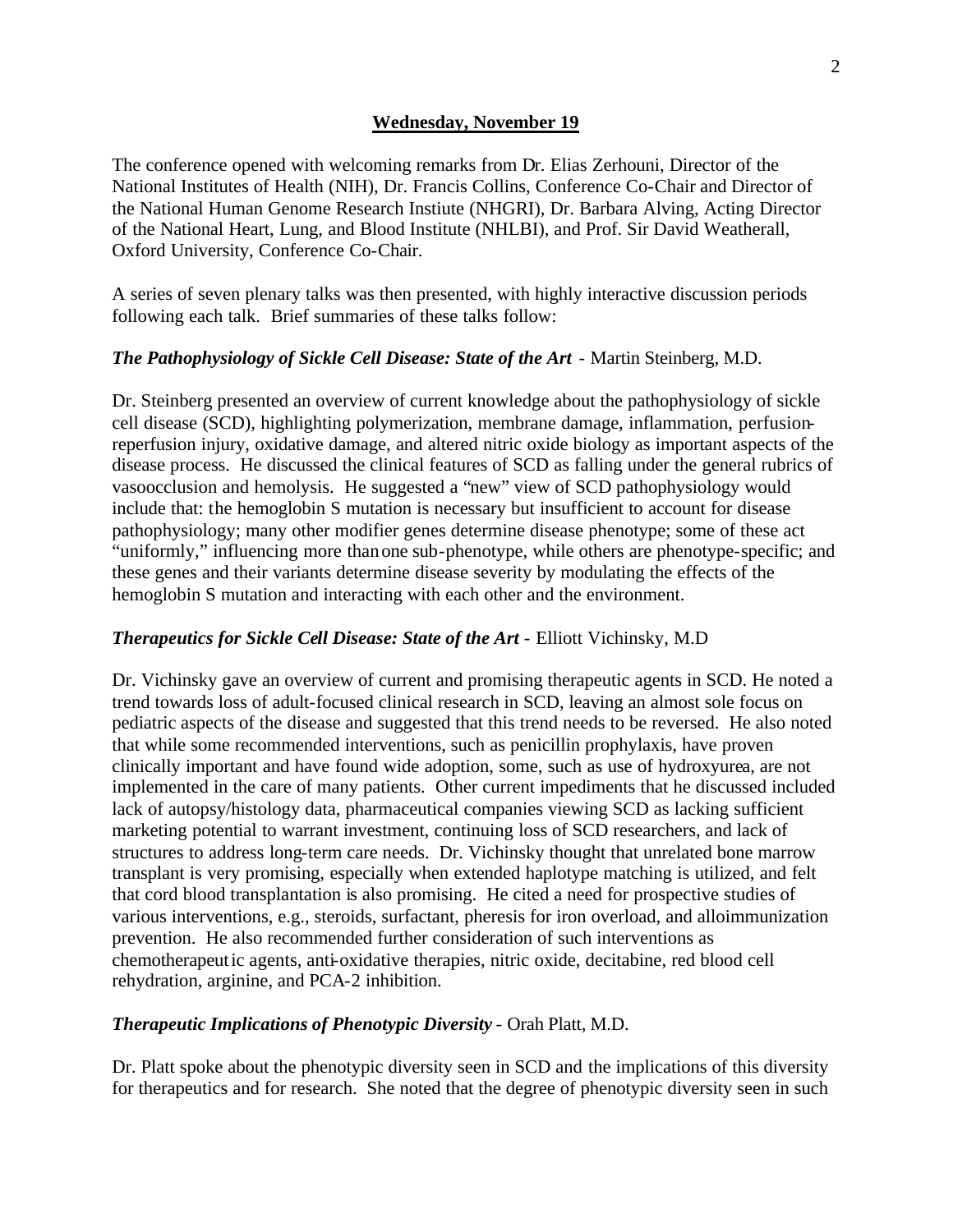work as the Cooperative Study of Sickle Cell Disease would not have been predicted from knowledge of the underlying molecular lesion alone, but that it was in accord with the diversity seen in the red blood cells themselves (due to varying age and exposure to oxidants, macrophages, viruses, dehydration, etc.). She described SCD as operating in some aspects as a Mendelian disorder, in others as a "sort of Mendelian" disorder, and in still others as a complex disease. Dr. Platt suggested that some therapies (such as bone marrow transplantation or gene transfer) might focus on the Mendelian character of SCD, while others (such as hemoglobin switching or chemical genomics) might aim at the "sort of Mendelian" aspects, and still other therapies (such as those that affect inflammation or adhesion) must approach SCD as a complex disorder. She also discussed the use in research of intermediate phenotypes, unrelated and related subjects with SCD, and related subjects without SCD to understand phenotypic diversity more completely. She stressed both the difficulty inherent in phenotyping those with SCD fully and the importance of doing so. Dr. Platt closed by calling for a "Sickle Cell Phenome Project" that would support the development of experts in clinical medicine, clinical investigation, and cultural aspects of disease, as well as technology-savvy translational researchers with expertise in genomics, expression studies, imaging, etc. Such a project would also support clinicaltechnology based phenotyping centers that included imaging, physiologic metrics, etc. and centralized phenotyping laboratories that offered biochemistry, hematology, and repository services, as well as informatics and genomics capabilities in a setting that catalyzes cooperative approaches. Through public education and research on overcoming barriers to research participation, this project might also support a national focus on recruitment to participation in research. Finally, the project could help integrate phenomics and genomics into such major clinical trials as the Cooperative Study of Sickle Cell Disease and the Stroke Prevention Trial in Sickle Cell Anemia.

#### *Hemoglobin Switching* - George Stamatoyannopoulos, M.D., Dr.Sci.

Dr. Stamatoyannopoulos traced the development of the field of hemoglobin switching in SCD over the past half century, reviewed its current state and outlined promising areas for future research. He noted that, in 2003: efforts to develop pharmacologic induction of fetal hemoglobin demonstrate very slow progress in the discovery of new inducers; follow-up to discovery is absent because it is almost impossible to bring discove ries to the clinic; and a critical mass of SCD investigators no longer exists. Dr. Stamatoyannopoulos felt the paucity of investigators was partly due to the field having become "unfriendly" to young researchers. He characterized SCD clinical trials as having become very conservative, lacking innovation and coordination. He then reviewed in depth what is known about the activation, control and expression of ?-globin genes and current strategies for increasing such knowledge.

#### *Gene Transfer* - Michel Sadelain, M.D., Ph.D., Memorial Sloan-Kettering Cancer Center

Dr. Sadelain provided an overview of current and projected gene transfer efforts. He characterized the aim of gene transfer for SCD as to create a long-lasting effect on erythropoiesis. He noted that criteria for effective globin vectors include: being erythroid specific; stage specific differentiation; position independent but copy-number dependent; etc. In terms of "next questions" to tackle in this area, he highlighted stable lentiviral packaging cell lines, large scale vector production, evaluation of lentiviral globin vectors in human stem and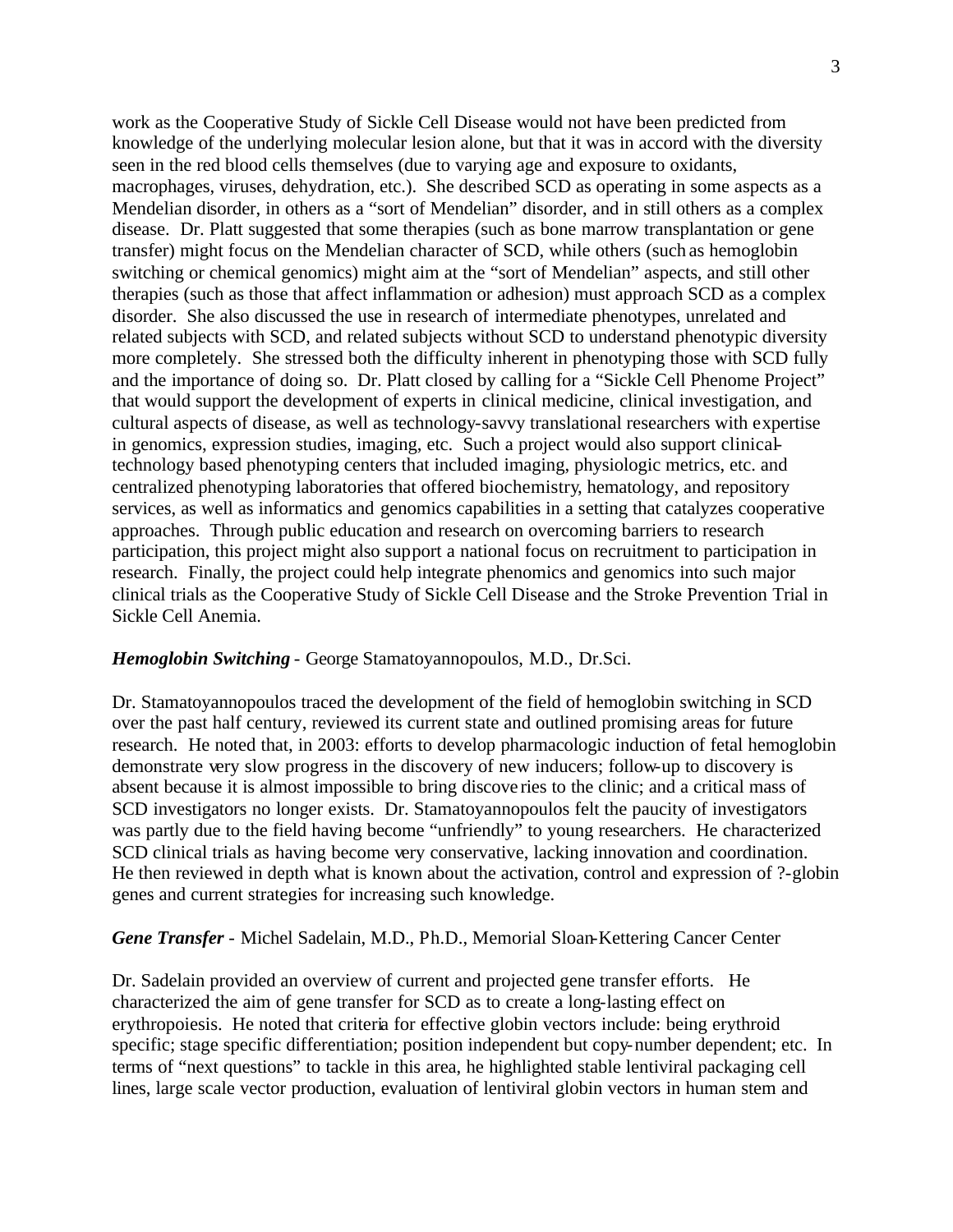transfer, and optimization of conditions for *in vivo* selection (enrichment of gene-modified cells). He also discussed which types of vectors appear particularly promising for further development erythroid cells, optimization of conditioning regimens for autologous transplantation with gene and use. Dr. Sadelain noted that, because in SCD one needs to affect more than 80% of cells, in vivo selection is likely to be necessary.

#### *Small Molecule/Chemical Genomics Approaches* - John Haley, Ph.D.

Dr. Haley reviewed pharmacological approaches to SCD and the use of chemical genomics to further understanding of the biology of SCD and to develop new therapeutics for the disorder. He noted that pharmacological agents are usually designed to prevent polymerization through inducing fetal hemoglobin formation, or to combat vasoocclusion through increasing peripheral vasodilatation. Dr. Haley discussed modulators of nitric oxide synthesis in management of SCD. He suggested that combining compounds that induce fetal hemoglobin at sub-optimal, nontoxic plasma concentrations with agents that increase peripheral blood flow (e.g., nitrites) should be investigated. He considered how genomics-based approaches, such as high throughput screening to develop compounds that increase ?-globin transcription and microarrays to explore histone deactylase inhibitor associated gene expression changes, might play a role in SCD. He described lead candidate selection as the major current bottleneck in developing new therapeutics for SCD.

#### *Historical, Cultural, and Social Context of Clinical Research in Sickle Cell Disease*  Vanessa Northington Gamble, M.D., Ph.D.

strategies to diversify participants in clinical trials. Dr. Gamble depicted SCD as a "racial disease" and explored the relationship between SCD and the construction of race in the U.S. She discussed how historical analysis demonstrates that definitions of race have been fluid, inconsistent, and often influenced by social and political factors. She described 1969-1973 as the period during which SCD emerged from obscurity to visibility and the years afterward as the period during which it went from visibility to controversy. Dr. Gamble discussed SCD's relationship to ethnic and racial disparities in health, suggesting that social, cultural, and political factors have influenced the history of sickle cell disease and that an understanding of these factors must inform contemporary policy and programs. She closed by detailing a number of opportunities and/or challenges for SCD research, including: analyzing the social and cultural context of SCD within a global context; developing screening and clinical policies and guidelines that take the changing demography of the U.S. into account; overcoming the dilemma of difference and advancing trustworthiness; establishing visibility and support for SCD in the new context of racial and ethnic disparities in health; comprehending the attitudes of members of minority groups toward sickle cell disease and genetics; developing minority investigators in the areas of ethical, legal, and social issues; creating culturally competent educational programs; promoting community partnership and involvement; clarifying the role of social factors in the health outcomes of people with sickle cell anemia; understanding the experience of people with sickle cell disease; and developing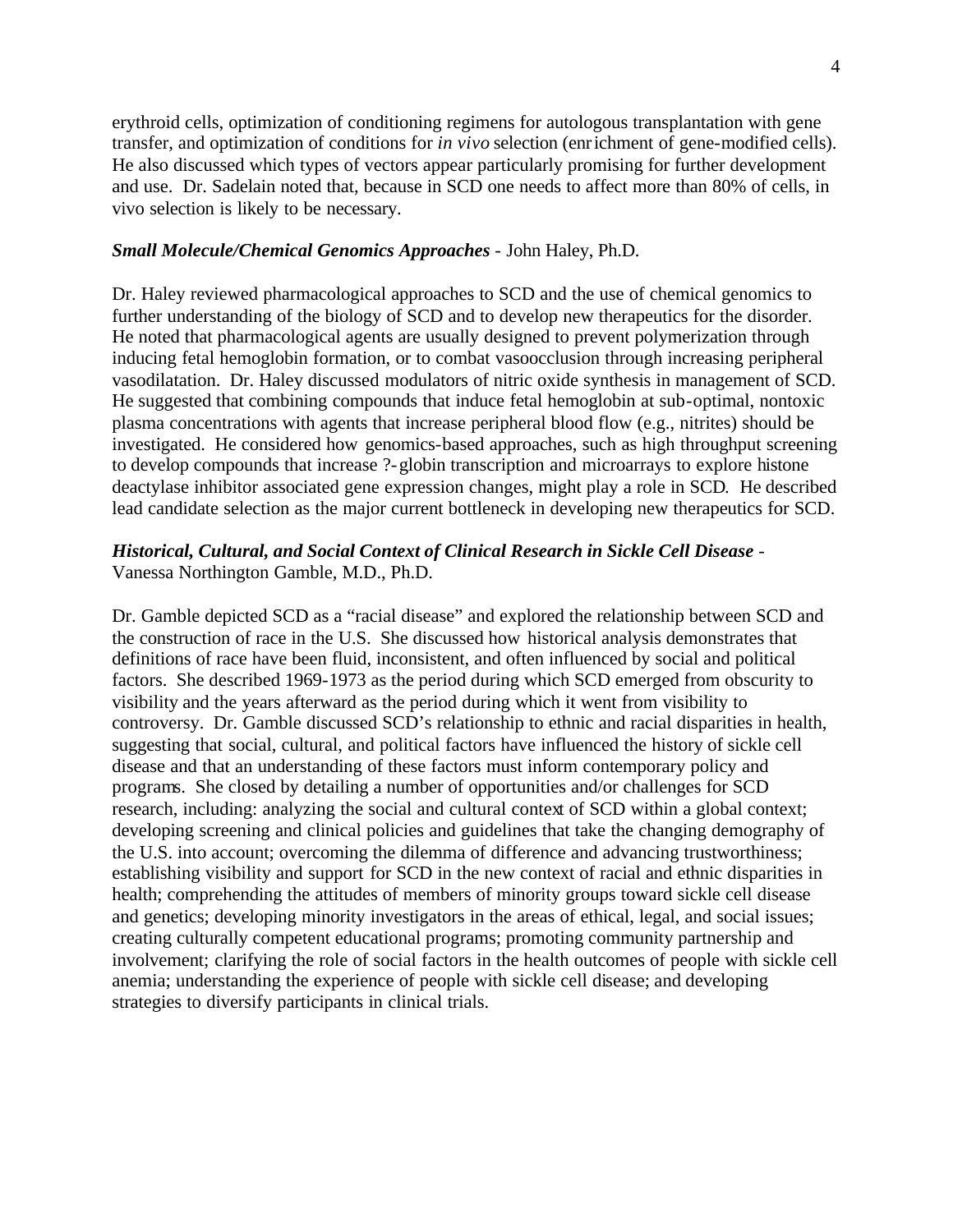### **Thursday, November 20**

and the historical, cultural, and social context of clinical research in SCD. Reports from these For the second day of the conference, each attendee participated in two working groups. Each working group discussed one of five topics: the therapeutic implications of phenotypic diversity; hemoglobin switching; gene transfer; small molecule/chemical genomics approaches to SCD; working groups are presented under the Friday session, immediately below.

## **Friday, November 21**

On Friday, each of the five working group reports mentioned directly above were presented to the entire group of attendees, who then discussed them. The reports and points from the subsequent discussions follow:

### *Report from the Therapeutic Implications of Phenotypic Diversity Working Groups*

- I. Where are we now?
	- Enormous phenotypic diversity in sickle cell disease
	- Inability to predict acute and chronic complications makes management of sickle cell disease very challenging
	- Multitude of current and emerging therapies that aim to interrupt sickling process itself and vaso-occlusion at several key pathways
	- Not all agents are effective in all patients
	- Agents and procedures are not without risk

II. What do we mean by phenotypic diversity?

- The parameters for stratification of sickle cell disease patients into severity or organ specific groups need to be defined by a working group, evolving into a consensus statement of specific robust phenotypic criteria
- The creation of these criteria will serve as a basis for consistency in clinical trials as well as for large-scale genotype-phenotype association studies
- Incorporating this into a database of patients eligible for clinical research should be the eventual outcome

III. What is the ultimate goal for the field?

- Need risk stratification to facilitate assignment of appropriate treatment
- To be able to stratify risk, the genetic basis of the phenotypic variability needs to be understood
- Design intervention studies to prevent or minimize complications of sickle cell disease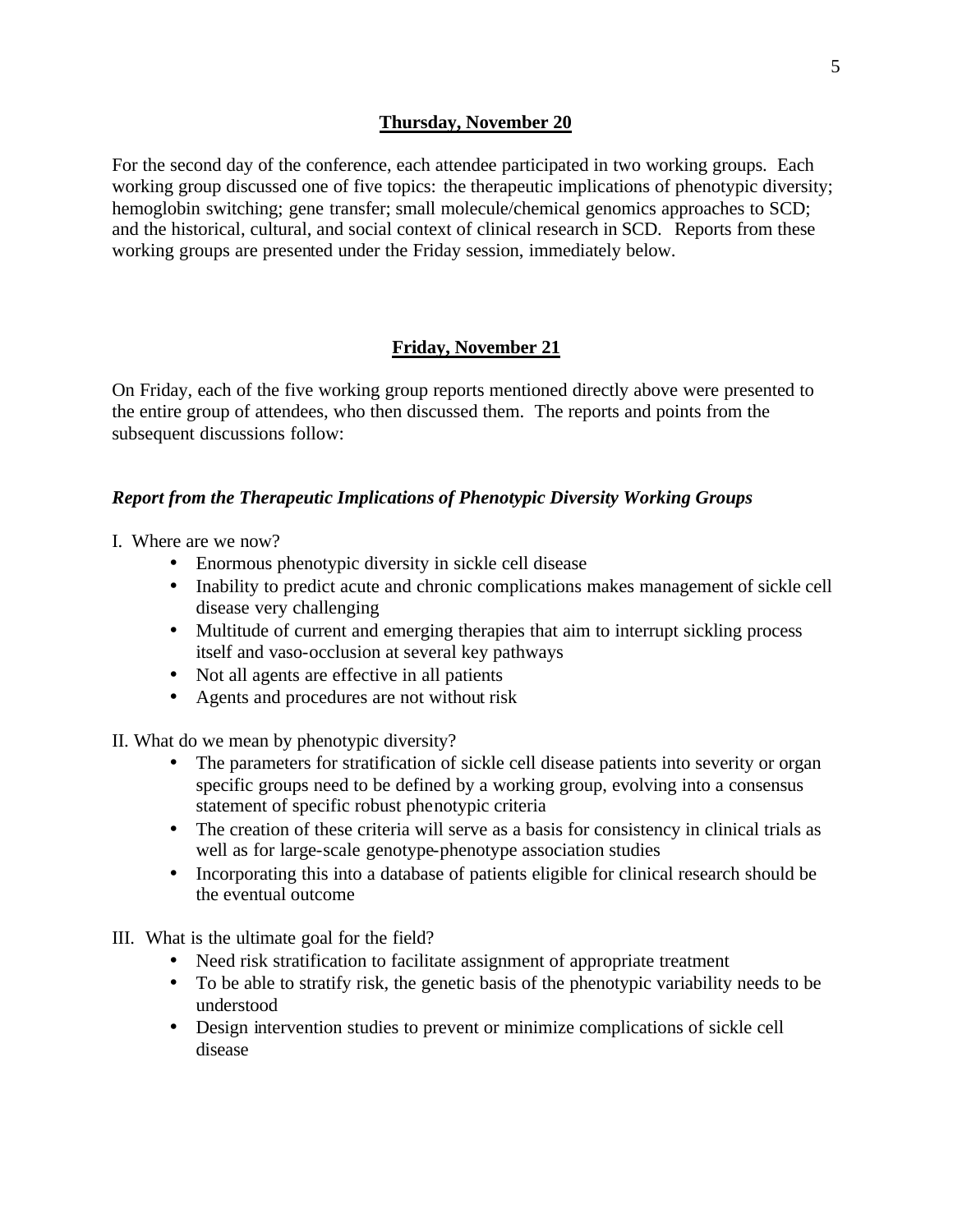- IV. What is the science needed?
	- Innovative techniques to improve phenotypic definition at all levels:
		- o Clinical
		- o Laboratory
		- o Imaging
		- o Newer diagnostic technologies
	- Examples of needs:
		- o Acute chest syndrome
			- Defining acute chest syndrome more accurately
			- **Improved tests of pulmonary function**
			- Use of Micron-CT to evaluate lungs
			- Transcranial Doppler type test for lungs?
		- o Stroke
			- Define more accurately
		- o Laboratory tests
			- Evaluation of vascular biology
			- **Thrombosis**
			- Acute phase reactants
		- o Autopsy Data

V. What critical elements can help achieve these goals in the short term?

- Recruit a group to establish criteria for defining phenotypic diversity and create a clinical consortium to share this resource. In tandem regional referral labs for genotyping, novel research tests, and DNA/plasma repositories with patients enrolled with human subjects guidelines in place at the outset.
- A centralized web-based registry with open access
- In order to accomplish the above two elements an educational program for patients, families, communities, and primary care providers is critical
- Establishment of international collaborations is essential to help define the environmental/genetic contribution to sickle cell disease via twin/sib-pair studies and studies of unusually mild phenotypes in long-term survivors

VI. What role should the NIH play in helping the community achieve these goals?

- Sickle cell disease should be the prototype disease to apply the consequences of the Human Genome Project and its evolving technologies to accelerate new knowledge and treatment
- The NIH may accomplish this through its funding resources, leadership, and incorporation of the International community
- The NIH should require maximal sharing of data and resources that are developed with public funding.

Discussion following the therapeutic implications of phenotypic diversity working groups' report included these other points:

• The Cooperative Study of Sickle Cell Disease (CSSCD) database available on CD-ROM; the Multicenter Study of Hydroxyurea in Sickle Cell Anemia (MSH) clinical data is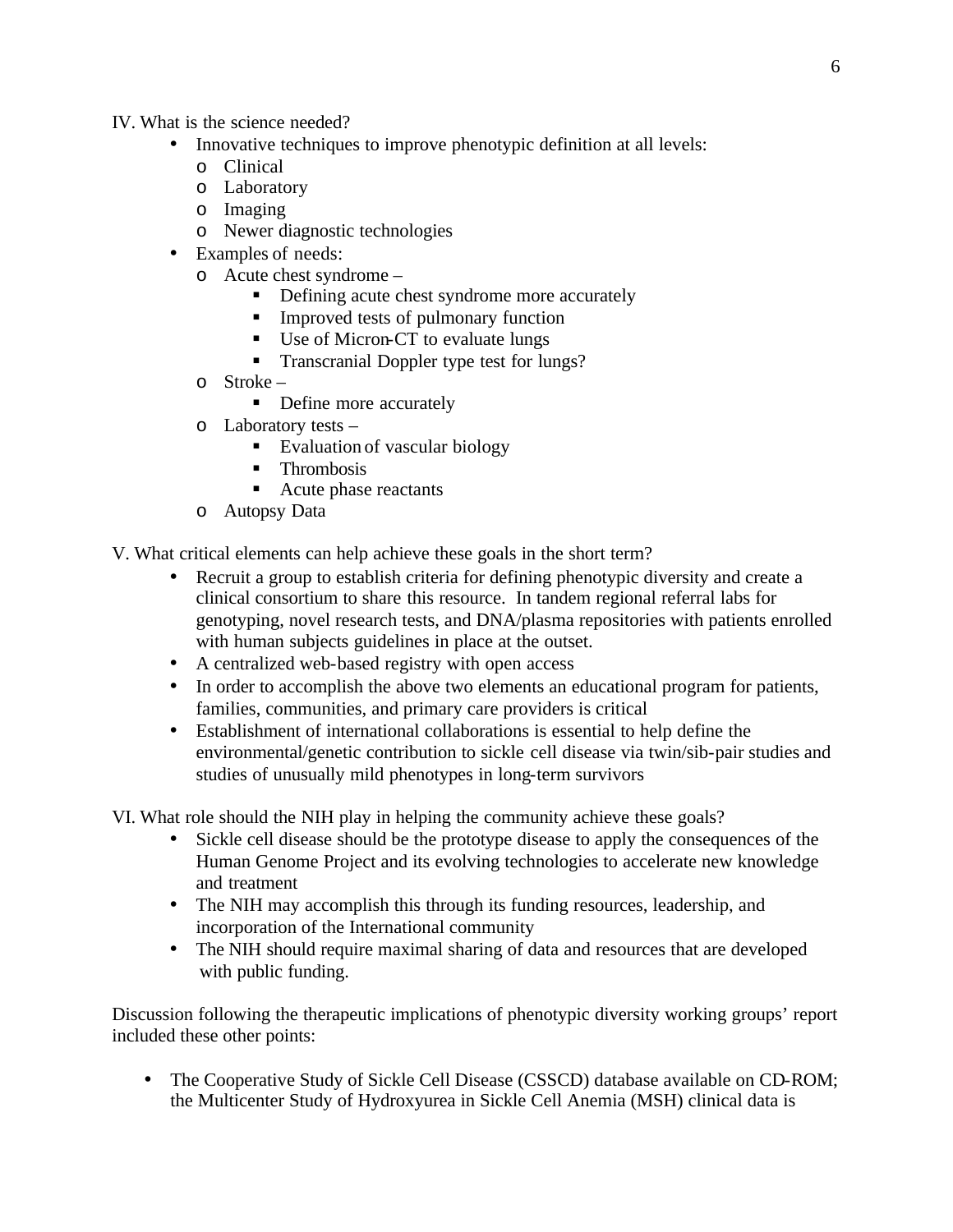owned by investigators, but will work to get access; barriers to access are a significant current problem.

- Need prospective databases of all patients being followed that includes genotypes; many current studies do not include DNA;
- Need long-term thinking about disease after all, it is a genetic disease that will continue to involve generations to come. Need a smaller, well-defined group to work on this that includes people that are knowledgeable in current technologies.
- Current groups working on SCD are not working together sufficiently and are inefficient;
- Get working groups together to develop standards that investigators can use as guidelines when developing studies;
- A huge investment is needed to cast a wide enough net to gather the data needed NIH alone cannot fund this, we need to get advocacy community involved;
- Who are the best people to do this kind of work? Clinicians, experts in genomics, experts in high-throughput are not the same people. We need to share knowledge and work together but also to develop a new group of researchers that are comfortable and knowledgeable in all areas;
- Explore the SCD patients who are living longer than expected;
- Shouldn't neglect studying phenotypic diversity in mouse models, as it could provide clues that might parallel humans.

# *Report from the Hemoglobin Switching Working Groups*

Note: All recommendations in this report are predicated on the infusion of new disciplines, new investigators and increased manpower into the field. There is need for multidisciplinary (biophysics, imaging, informatics, physical chemistry, etc.) teams and for innovative programs to attract and retain these new investigators.

- I. Support for development of a new model to study hemoglobin F reactivation
	- human embryonic stem cells • New cell systems are needed, including human adult cell lines (expressing gamma and beta globin) that are responsive to switching agents. Primary cells or cell lines e.g.,
- II. Resources for drug development for sickle cell disease, to include:
	- Non-human primate testing for comparative activity and pharmacokinetics
	- Resources for preclinical toxicology screens (rodent and non-rodent)
	- Infrastructure for Phase I and II clinical trials
	- Three classes of drugs already screened

III. Genomics tools "service center"

- High density haplotype map in African Americans and other populations relevant to sickle cell disease
- Whole genome microarrays
- • Website/database and central facility to send data for analysis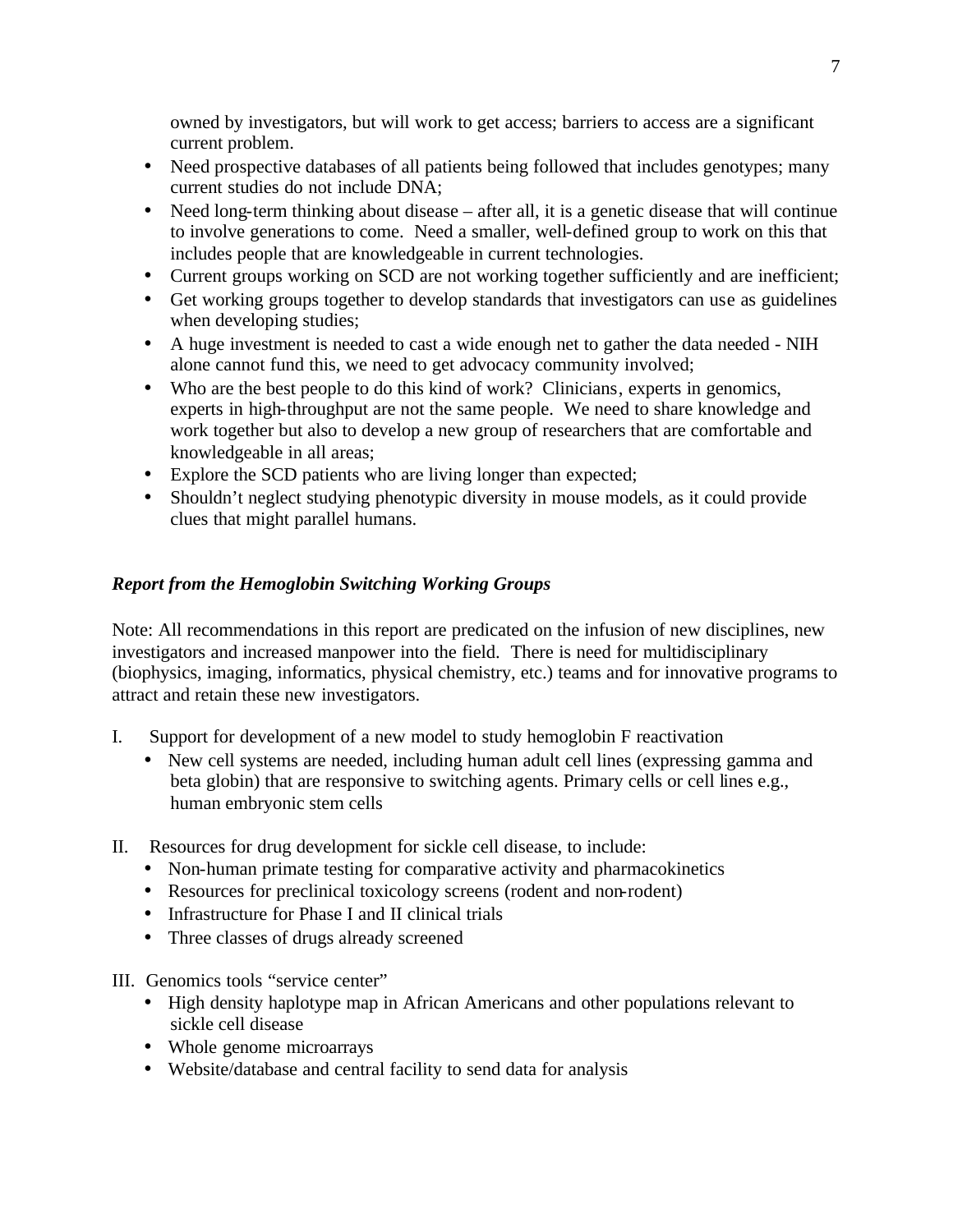- IV. Core resource facilities
	- Transgenic mice generation and dissemination for performing drug screening
	- Depository for critical DNA constructs and cell lines
	- Large-scale source of CD34+ cells
	- Antibodies for sorting erythroid progenitor cells and methylated/acetylated DNA
- V. Development of new genomic-based technologies for:
	- 3-D imaging of regulatory domains and chromatin structure
	- Exploring structure of DNA super molecule
	- Step-by-step analysis of activation complex formation in each globin gene
	- Identification of all components of regulatory complexes to help target therapies
	- Interference of complexes

VI. Novel approaches to the reactivation of hemoglobin F

- Signal transduction variables explored in a comprehensive fashion, looking at intranuclear and extra-nuclear factors
- Post-transcriptional models
- Program of hemoglobin F expression in adult vs. fetal erythropoiesis

VII. Access to clinical trials database and DNA

- From the Multicenter Study of Hydroxyurea in Sickle Cell Anemia (MSH), the Cooperative Study of Sickle Cell Disease (CSSCD), the Stroke Prevention Trial in Sickle Cell Anemia (STOP), etc.
- Repository of DNA from patients with high and low hemoglobin F levels, pre and post hydroxyurea
- Support hemoglobin F assays in ongoing unrelated clinical drug trials.

Discussion following the hemoglobin switching working groups' report included these other points:

- Need to distinguish between developmental hemoglobin switching and reactivation of hemoglobin F in adult cells – both of which are important;
- Need to pursue knowledge of mechanisms to develop better drugs based on new and more sophisticated high throughput screening assays; but also need to push to move existing candidate drugs through Phase I and II;
- May want combination treatment for patients; however, an obstacle to this is that FDA will not let two unapproved drugs be in a trial together;
- Need to promote true translational research (current weakness in system);
- Consequences of the sickle cell mutation for overall gene expression have not been explored systematically – use microarrays and proteomics on various tissues to look at gene and protein expression and how that differs between sickle cell disease and normal tissues, and between equilibrium state and crisis.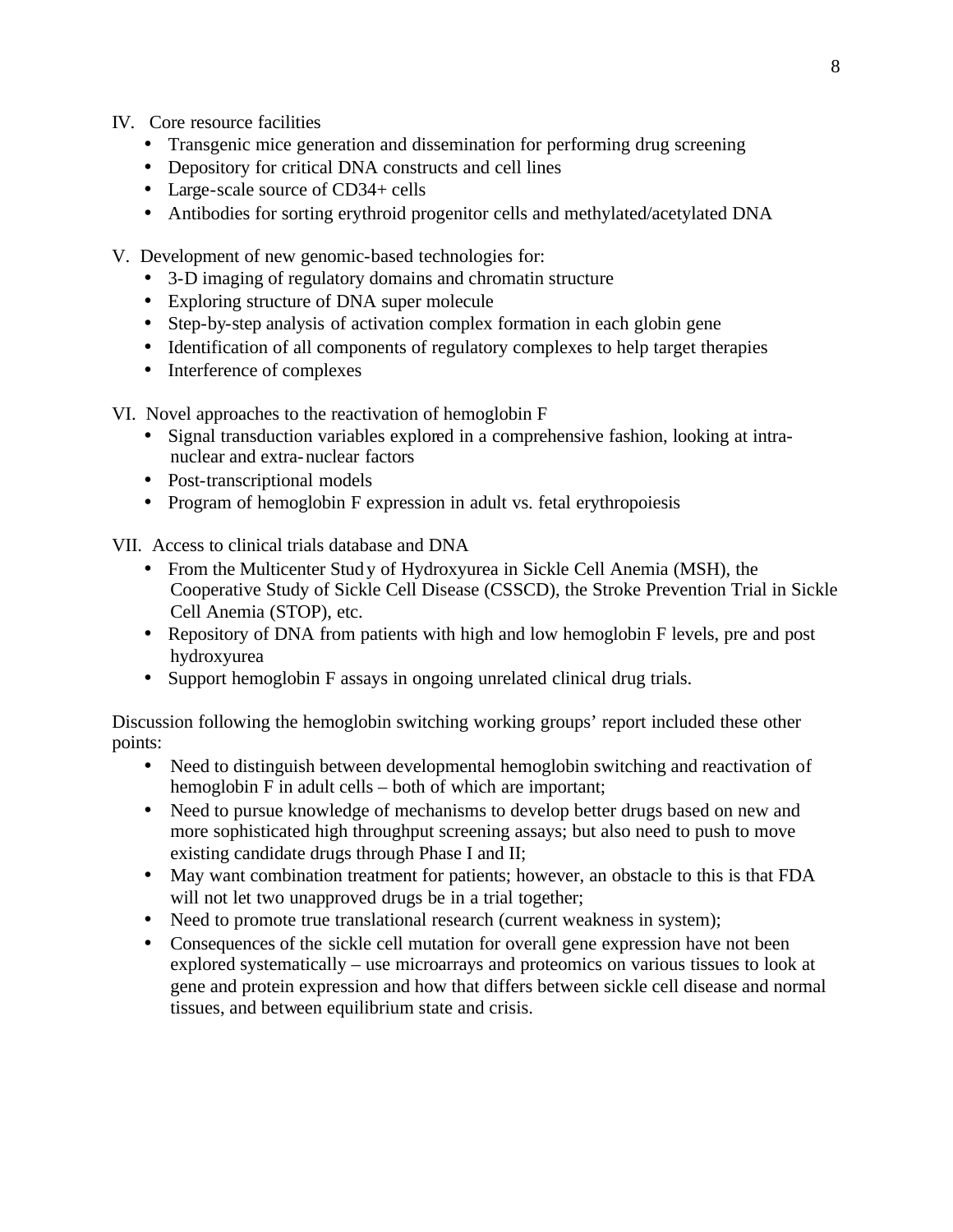# *Report from the Gene Transfer Working Groups*

## I. Safety

- Short Term: Need to continue to improve current vector technology and assessment of safety issues related to them
- Long Term: Need to develop new and better vectors and gene transfer systems, includes non-integrating strategies, targeted integration and homologous recombination
- In Parallel With These Studies: Need to develop stem cell purification, expansion and modification while preserving function. Also needed are assays for the number, function and quality control of modified cells.

# II. Stem Cell Biology

- Myeloablation: Need hypothesis-driven research into the relationship between the degree of myeloablation and chimerism
- In Vivo Selection And Amplification: Need to develop human surrogate assays for human stem cell transduction, and large animal models which can be used to develop pharmacological and biological controlled stem cell amplification
- Allogeneic Transplantation: Support the participation of people of African descent in SNP and diversity studies and as well as the BMT registry
- Both gene therapy and allogeneic transplantation would benefit from the development of better immune suppression strategies

## III. Biomarkers

- Need to discover sensitive and reliable biomarkers for disease severity, disease progression and clinical improvement
- Biomarkers are applicable to both the clinical management of sickle cell disease and future clinical trials

IV. Recommendations

- Strengthen the role of the NIH in the dissemination of biologicals, cytokines, animals and patient materials for sickle cell disease gene therapy
- Use the resources of the NIH to educate and inform the public and investigators with a realistic review of opportunities in gene therapy research and applications. The goal of this is to influence the career choice of young investigators that will translate into therapies for sickle cell disease through funding opportunities.
- Encourage Cord Blood Banks to collect SS and thalassemia cells. These have potential for future treatment and research
- Develop human SS ES cells.

Discussion following the gene transfer working groups' report included these other points:

• Application of lentivirus approaches to hemoglobinopathies – animal studies, of course; however, consensus, if any, was that momentum is building; issues of safety is paramount, but also confident that clinical trials will come soon;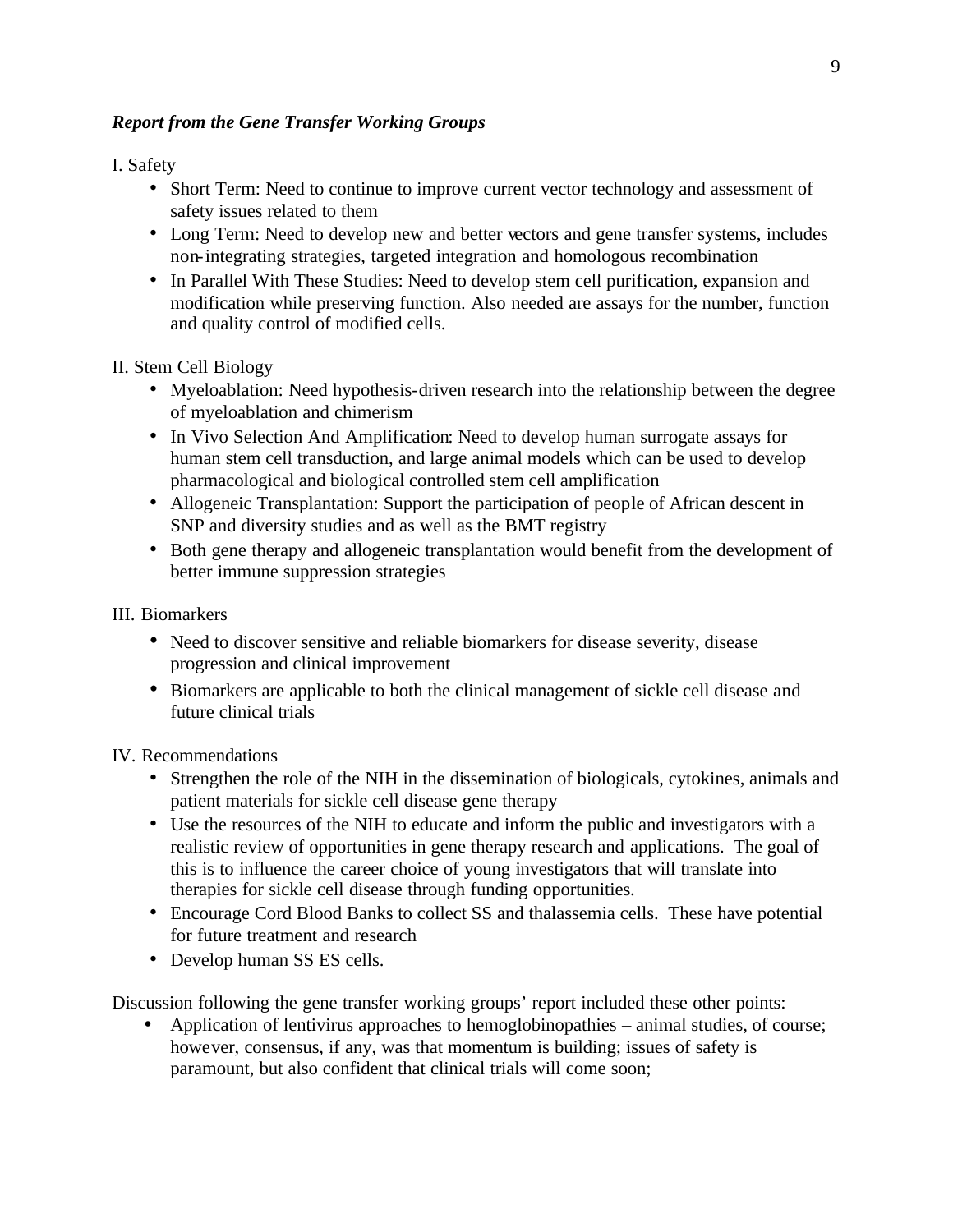- Perhaps set up some guidelines to be used as yardstick for safety. Maybe FDA should set down guidelines as to what this would require;
- • Field cannot tolerate a gene transfer trial that harms;
- Development of young investigators is important; there are training possibilities available, but people are not sufficiently aware of them - need help to identify the young investigators and get them in touch with appropriate NIH staff;
- Red cell biology and gene therapy are not "sexy," thus young investigators are not interested—need to let them know that one can make a living doing this;
- Nurse practitioners are an untapped resource; nurses are now trained in genetics—there are nurses that are PI's on projects; need to look into getting nurses involved—this could bridge some of the gaps; enticements might include loan re-payment and mentoring;
- Should NIH specifically support gene therapy trials in thalassemia and SCD; e.g., make clinical grade (GMP) preparations of lentivirus available to investigators, through the National Gene Vector Laboratories?
- As intermediate measures, sensitive biomarkers are important to safety.

# *Report from the Small Molecule/Chemical Genomics Working Groups*

I. New Targets: Genomics

- A large cohort
	- o Including patients with sickle cell disease, their family members, and related and unrelated controls
	- o Well phenotyped
	- o Well consented, prospectively followed, with re-contact possible for follow up
	- o Includes genomic DNA and lymphoblastoid cell lines at baseline; serial mRNA, proteome studies through mRNA and plasma at least twice (when asymptomatic and symptomatic)
	- o Obligatory sharing of materials (NIMH Genetic s Initiative model)
- Proteomics approaches
	- o e.g., in depth SS vs. AS vs. AA erythrocytes, "old" vs. "new" SS erythrocytes, etc.
- Transcriptomics
	- o Erythroid precursors, reticulocytes, etc.
- Genetic modifier screens
	- o Humans
	- o Mice
	- o Zebrafish

II. Phenotypic Compound Screens

- Use of NIH Roadmap supported facilities
- Would detect effects on
	- o Polymerization
	- o Phenotypic sickling
- Would assess compound cell penetrance
- Use SS cells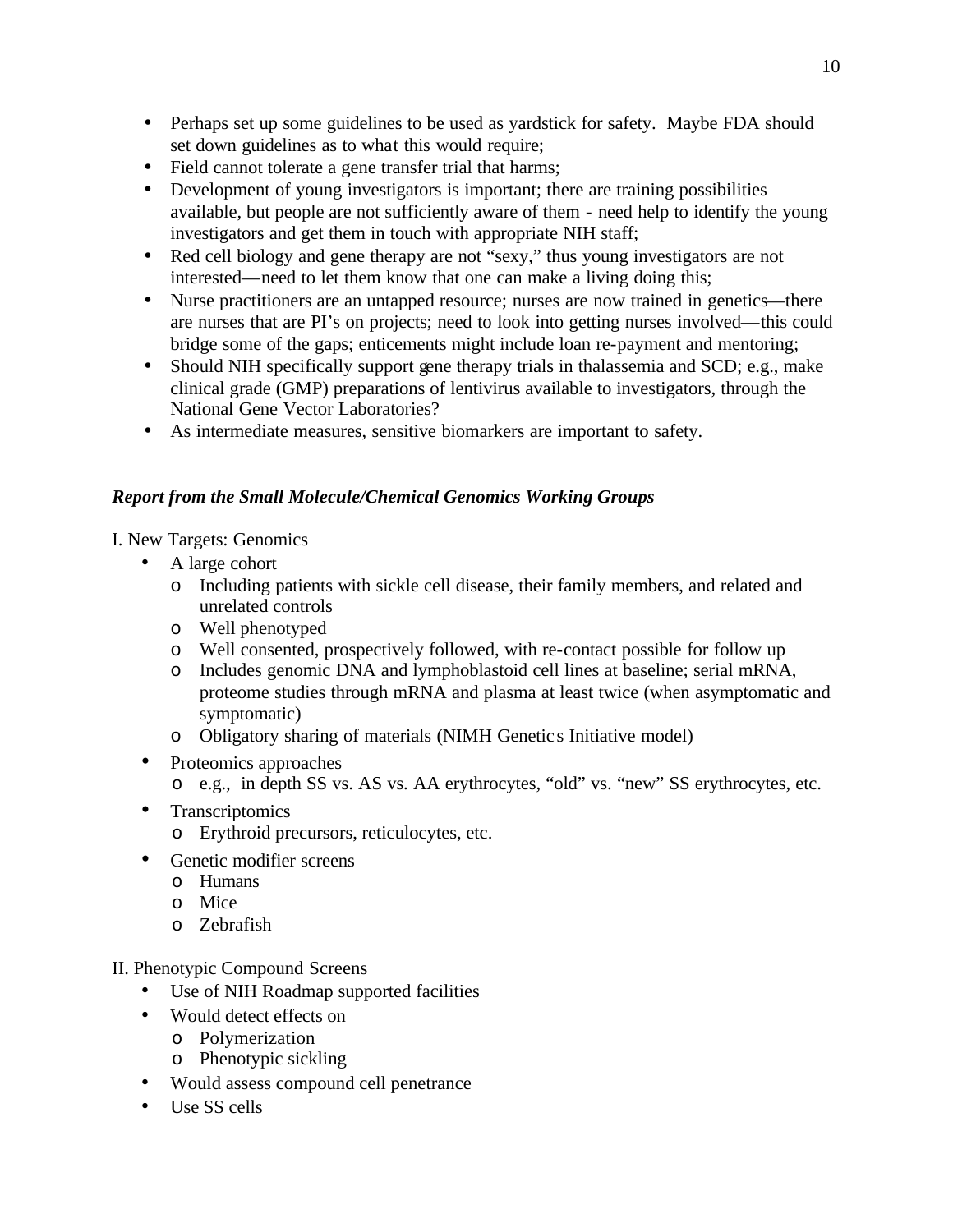- o With attention to heterogeneity to include SS-specific membrane response
- Use AS cells
	- o Minimize cell heterogeneity

III. Target-Based Compound Screens

- • Channels
	- o e.g., Gardos channel
- Iron chelators: better than desferoxamine
- Hemoglobin F induction: need improved cell lines that make adult hemoglobin (e.g., cord blood or adult erythroid stem cells, embryonic stem cells?)
- Adhesion assays: need development, better target validation
	- o Not yet ready for high throughput screening, but should become so
- Antithrombotics/anticoagulants?
	- o Aspirin, low molecular weight heparin possibilities if magnetic resonance angiography first to rule out small vessel disease
- Nitric Oxide
	- $\circ$  Can take advantage of work with NO in other areas, e.g., cardiovascular disease
	- o Better target validation needed
	- o Screen for compounds that will work in physiologic state of SSD
- Inflammation: less important, needs target validation
- Oxidation: less important, needs target validation
- IV. Development of New Animal Models
	- Better utilization of existing animal models
	- Is there a need for better animal models?
		- o Nonhuman primates
		- o Rabbits
		- o Rats
		- o Mice
		- o Zebrafish
	- Models need to be shared broadly within community
	- Models need to be linked to the human clinical state
- V. Preclinical development
	- Need structure for pharmacokinetics, preclinical toxicology, human clinical pharmacology to move sickle cell disease compounds to clinic
	- Existing
		- o NCI RAID (Rapid Access to Intervention Development) • http://dtp.nci.nih.gov/docs/raid/raid\_pp.html
		- o Translational Research Cores (Roadmap)
- VI. Clinical trials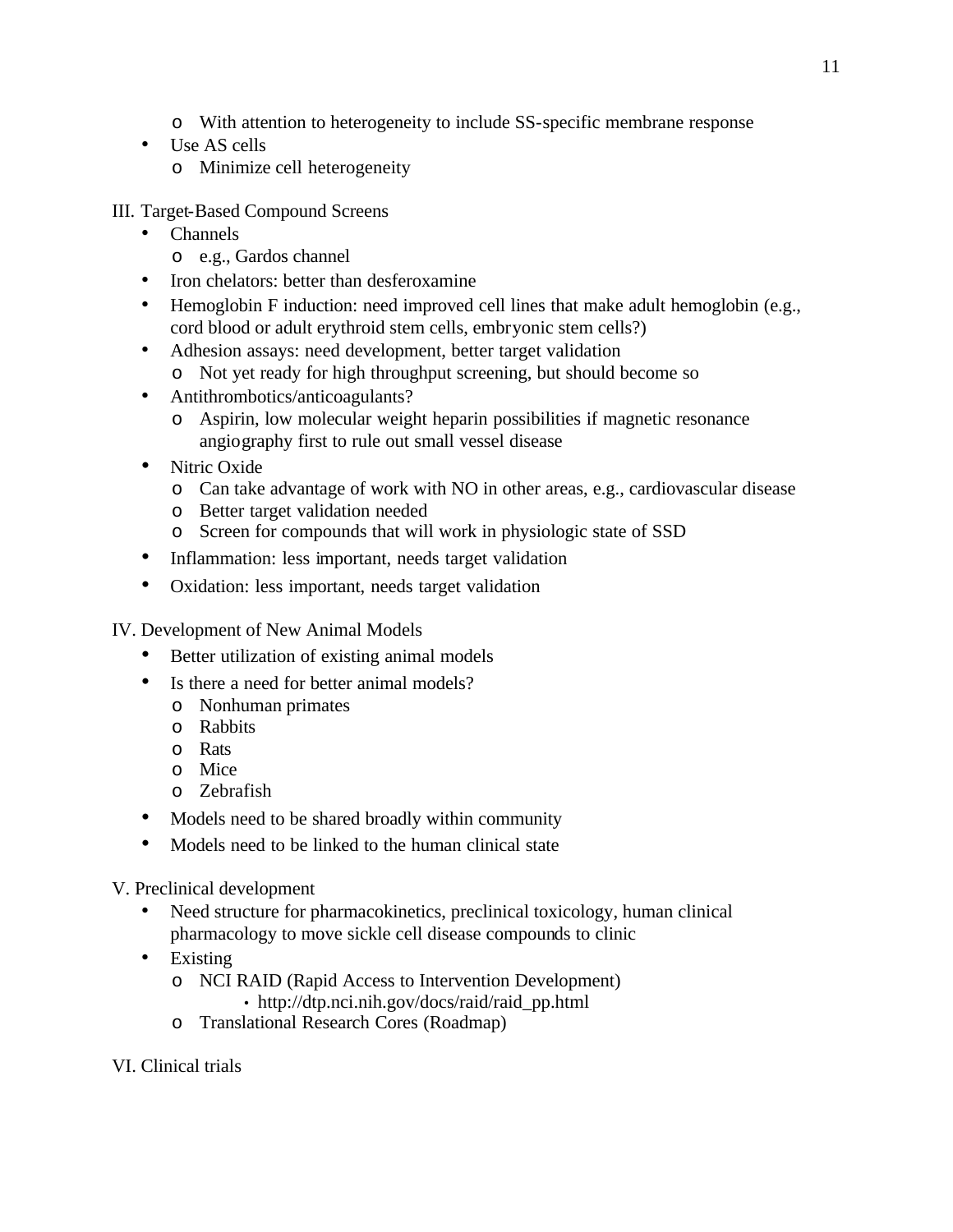- Need larger and more integrated research network, including but going beyond current **Centers**
- DNA collection essential
- Requires involvement of patient advocacy groups in study design and execution
- Need governing board to determine study priorities, appropriate endpoints, statistical power – could be done through a formalized clinical research network
- Studies of psychosocial aspects of disease, incidence, and treatment of co-morbid conditions, e.g., depression
- Lessons from other disease advocacy groups involvement in clinical trials.

Discussion following the small molecule/chemical genomics approaches to SCD working groups' report included these other points:

- Bone marrow cells should be made available to the community;
- There is still a lot we don't know about pathophysiology of the disease.

# *Report from the Historical, Cultural, and Social Context of Clinical Research Working Groups*

## I. Current Realities

Clinical Care

- Patients and their families have historically faced barriers to clinical care and social services, which has resulted in distrust of the health care system
- There is a lack of adult medical providers and a resultant lack of continuity of care for adolescents and adults
- Less than 10% of patients in the United States receive care in comprehensive sickle cell centers, which results in a lack of standardization of care across the United States

## Research

- There is a dearth of clinical and social researchers
- There is a dearth of longitudinal studies of sickle cell disease
- Community based education programs for health professionals, patients and their families are limited
- There is a lack of researchers studying sickle cell disease
- There are a limited number of new researchers in the field, as well as a limited number of basic and social science researchers
- Access to research is limited to 10% of the patient population (NIH SCD Centers and SCD Virtual Centers)
- International research and international collaborations between researchers and clinical researchers in the USA and abroad are limited
- More than 95% of patients with sickle cell disease do not live in the United States

## II. Where should the field go ultimately?

Sickle Cell Disease should be the model for the NIH re-engineering of the clinical research enterprise because it lends itself to the fields of: structural, systems and molecular biology; gene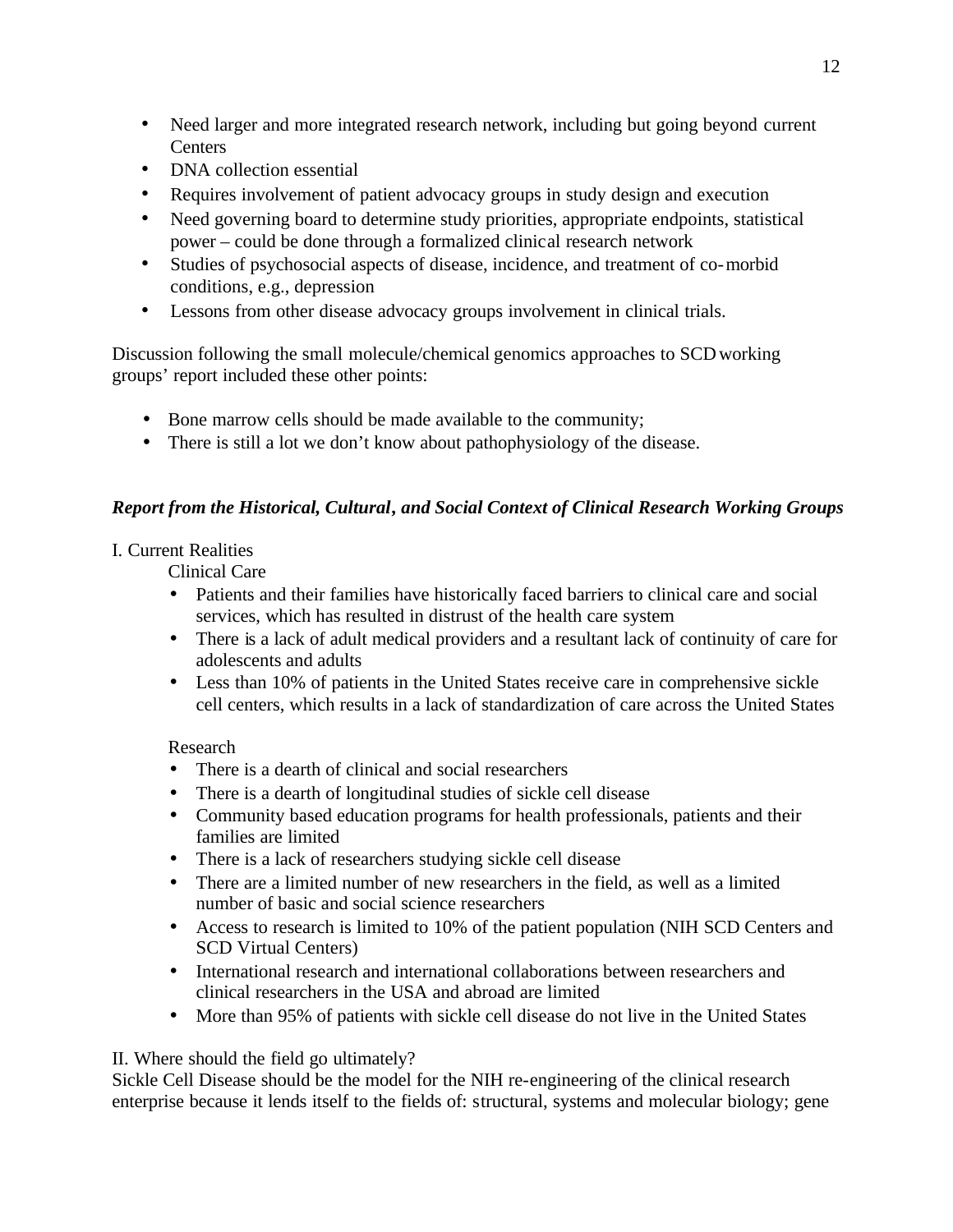therapy; chemical genomics, human variation, clinical investigation, clinical trials; and education, ethical, social, and cultural factors influencing efficacy of medical intervention.

There should be both a new paradigm and new partnerships for sickle cell disease research. Research on sickle cell disease calls for the establishment of an innovative multidisciplinary sickle cell network and for a new model of research that creates partnerships between communities, clinicians, and researchers.

III. What is the science needed, what are the questions that need to be answered?

- Data are needed!!!!
- Longitudinal studies of social, cultural, genetic, and environmental determinants of the disease
- National and international common data registries that collect genetic, clinical and social environmental information – human genome expertise and collaborative models useful here

## IV. Recommendations

1. Establish A Sickle Cell Disease Research Network

A research network of geographically dispersed centers that would conduct clinical trials and genetic studies is needed.

- This network would conduct health services research on such issues as standards of care and conduct translational research, such as longitudinal studies of genetic variation of sickle cell disease
- The network would be a model for clinical, ethical, cultural and social research, as well as for the training of a new cadre of researchers
- The network would also foster the development of international collaborations
- 2. Build the Research Workforce Capacity

There is a need to develop programs to increase the number of clinical researchers, including nurses and allied health professionals, engaged in the research of sickle cell disease.

- Career development and training mechanisms should be used to increase the number of researchers studying sickle cell disease. This might, for instance, take the form of supplements linked to RO-1, Program Project and Center Grants.
- Loan repayments programs for clinical researchers, genomic and social science researchers conducting sickle cell disease research should be established, as should loan repayment programs for adult hematologists conducting research and providing clinical care to adult patients
- The salary cap on K awards should be increased to make them attractive for clinicians to develop a research career in the study of sickle cell disease

3. Develop Model Community Based Participatory Research

Collaborative partnerships with communities should be developed and communities should be involved in research from its design to its end.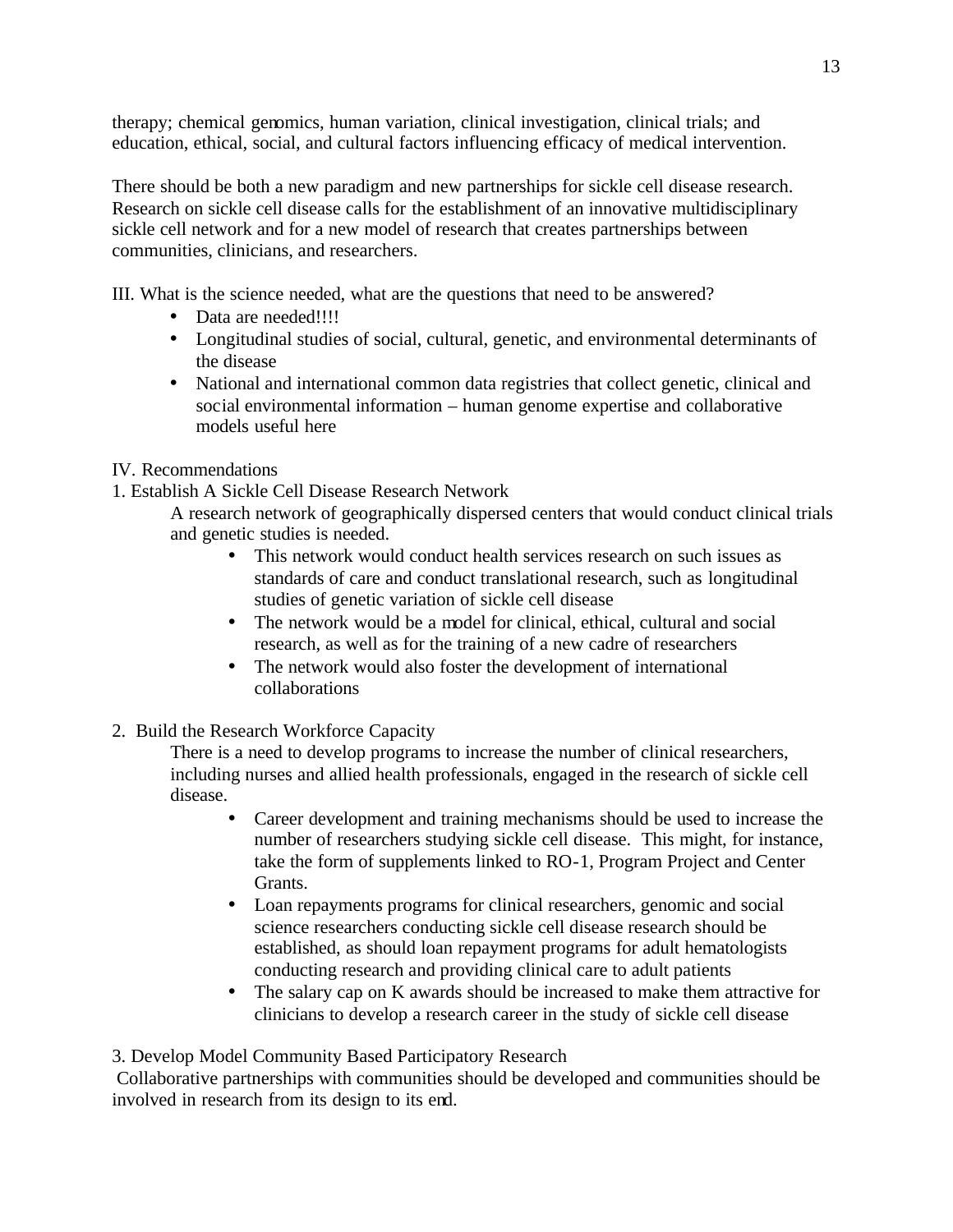- RFAs should be developed on:
	- o Creating model community and researcher collaborative studies concerning genomic issues
	- o International-based research on the ethical, legal, social and cultural implications of conducting genetic research on sickle cell disease
	- o Trust and genetic research on sickle cell disease
	- o Research of social, cultural barriers to participation in clinical trials and genetic studies
- Model programs for education for communities, consumers and health professionals should be evaluated
- 4. Fund Ethical, Legal, Social, and Cultural Research on Sickle Cell Disease Ethical, legal, social, and cultural research on sickle cell disease should explore such issues
	- How do we understand self-identity, ancestry and race in the context of sickle cell disease?
	- How do we understand stigma and sickle cell disease?
	- Discrimination in employment, insurance, etc.
	- Familial implications for sickle cell disease patients
	- Trustworthiness

as:

- What are the "best practices" in genetic screening and counseling strategies?
- International aspects of the ethical, social, and cultural issues of genetic research on sickle cell disease.

Discussion following the historical, cultural, and social context of clinical research in SCD working groups' report included these other points:

- Need for support of clinical researchers; a critical issue is the requirement for translational clinical researchers involved in trials and treating patients are also trying to run community programs - NIH should fund community coordinators (have lost this type of person over the years) - not just tack an expectation for this activity onto existing grants.
- Need community studies that emphasize implementation of validated research results into practice in the community;
- Need ways to acknowledge all collaborators in team-oriented research for their work and for such collaboration to figure in academic promotion;
- Need Health Resources and Services Administration (HRSA) and Centers for Disease Control and Prevention (CDC) involvement, too.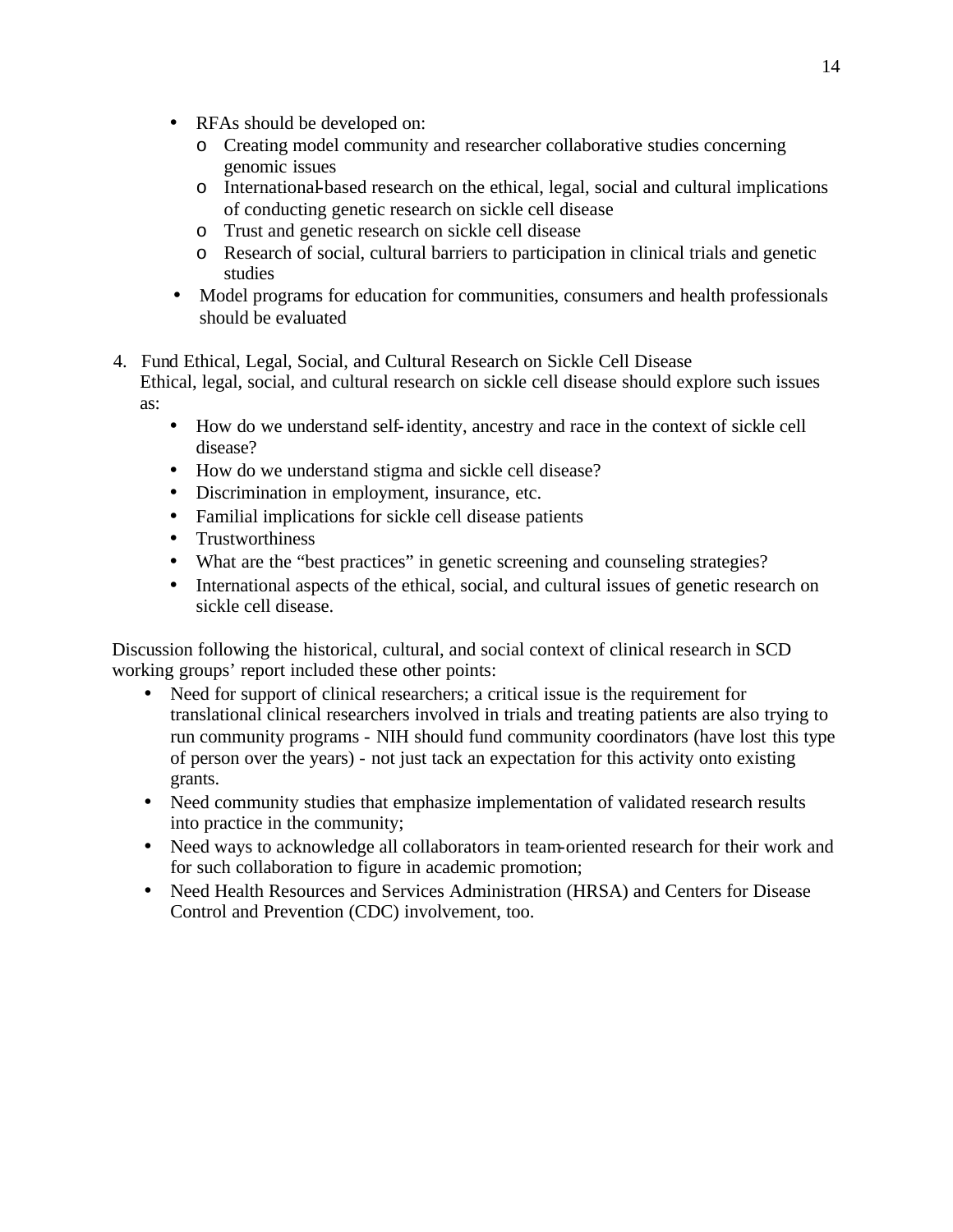#### *General Discussion:*

Following these discussions of the working groups' reports was a more general discussion of where SCD research and clinical care should go from here. Prior to this discussion, attendees were asked to cast "votes" among approximately 30 priorities that had emerged during the meeting as options for furthering research aimed at developing new, more effective therapies for SCD. All participants were given 100 votes each, which they could then split among any of the possible priorities. Tabulation of those votes is shown in Appendix C, below.

Among points raised in the discussion were:

- Other genetic diseases in which research has made inroads may be instructive. For instance, the Cystic Fibrosis Foundation has advanced research by bringing new researchers into the field through feasibility proposals available only to those new to the field, helping plan the path for research, especially regarding a small molecule approach to therapeutics, coordinating various interests in research through an advisory group, developing joint CF Foundation/NIH funding, establishing a CF patient registry, and helping set standards of care for recognized CF clinical centers.
- The experience of the Human Genome Project may also have something to contribute. It provided a model for integration of different types of expertise and for a consortium approach that included shared data resources for which the project demanded no control or ownership, but maintained an expectation for publication and credit that both funders and academia recognized. It also demonstrated that such consortia require leadership, from both inside and outside the NIH, and that they are particularly well suited to attract and integrate new expertise. Other lessons from the Human Genome Project include that to ensure that a shared database can be utilized effectively requires expertise in its development and that curing patients needs to remain the bottom line of biomedical research.
- remote modifiers and regulators, etc. It would be interesting to focus part of that study • The paradox that SCD is a monoallelic disease with such variant phenotypes suggests that it involves a complex system and thus a heavy dose of systems biology will be required to understand it. Thus, information from such sources as the Encyclopedia of DNA Elements (ENCODE) will be important to the identification and understanding of on the ß-globin genes.
- The time is right for a whole genome approach to genetic modifiers in SCD.
- Vascular biology is also part of the puzzle, and we will need to use model systems to solve it. Non-invasive means for in vivo studies, such as new imaging techniques, will be important. We need to deal with issues of how to deliver state-of-the-art care and clinical advances from the research arena.

Prof. Sir David Weatherall, Conference Co-Chair, offered observations that included:

- A key issue is to define the disease at the clinical and phenotypic level to make use of new genomic tools. Thus, we need to move quickly in better defining phenotypes.
- It may be that the SCD system starts in a stochastic fashion and then modifier genes play a role.
- We need to think about developing two or three international long-term, sustainable research endeavors.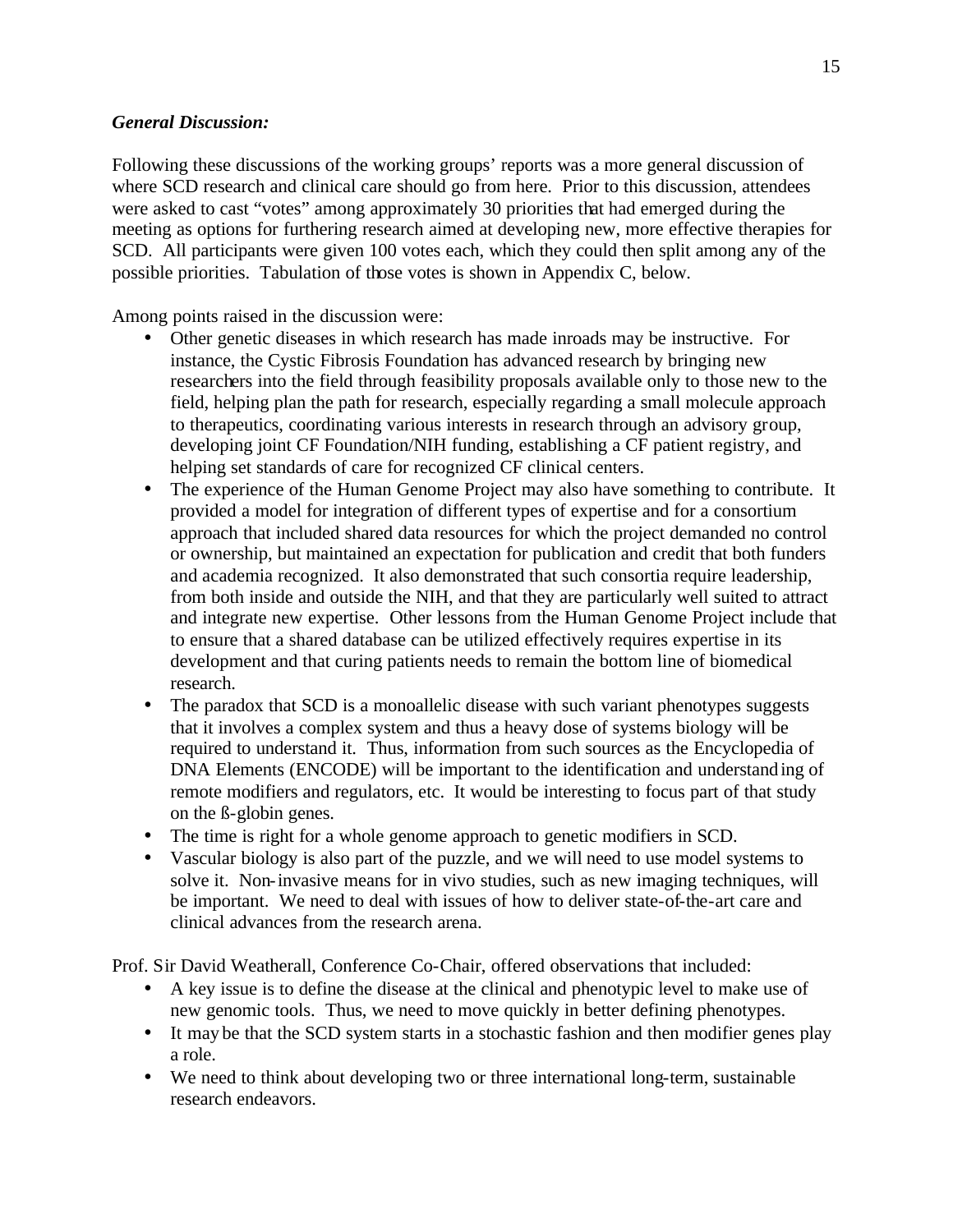The other Conference Co-Chair, Francis Collins, noted that:

- The first part of a revolution is admitting you need one  $-$  he heard consensus from the meeting participants that one was needed here and that we need new energy and new disciplines.
- Centralized databases with open access are important.
- We need DNA from the parents of those with SCD to look at genetic modifiers.
- An appropriately powered twin study, by definition international, building on the work of Graham Serjeant is needed.
- Need large numbers of patients this requires a shared sense of mission and a shared database.
- The Haplotype Map (HapMap) will be available soon, which should allow whole genome studies to look for gene modifiers. Nigerian (Yoruba) samples are included. The HapMap will allow taking 300,000-400,000 polymorphisms to do association studies, if pertinent samples are available.
- NIH-supported chemical genomics centers should be utilized to search for new small molecules for SCD, using well-designed assays focused on several aspects of the phenotype. More about this and related NIH Roadmap activities is available at www.nihroadmap.nih.gov.

Among diverse points raised by various participants in the ensuing concluding discussion were:

- What needs to be added?
	- o Noninvasive imaging procedures
	- o Lessons from other fields
	- o A look at outliers in severity, including discordant sib pairs
	- o Is this the time to explore regulatory networks and signaling pathways in SCD?
	- o A global approach should be applied to issues such as to globin-switching, rather than simply utilizing only currently established researchers
- There are informative models extant for getting information to communities.
- For genetic counseling in general and preimplantation genetic diagnosis (PGD) in particular, we need to know more about perceptions of disease in SCD and the cultural competence of providers.
- Patient advocacy and other community organizations used to see research as competing with community based resources for support; now that seems to be changing. The Sickle Cell Disease Association of America (SCDAA) is a potential advocate for research and research support, but has had a relatively modest impact on research, per se, in the past. The history in this field does raise important issues.
- Innovative trans-agency participation is needed.
- Economic status is an important factor in phenotypic variation in SCD, both in the U.S. and globally. This needs to be recognized in both research and clinical care.
- Pain management in SCD and other quality of care issues are important.
- Historically, SCD Centers have had to compete against each other for funding, which works against cooperative, multi-center projects. Current funding has moved in the direction of encouraging cooperation, but this needs to be further emphasized.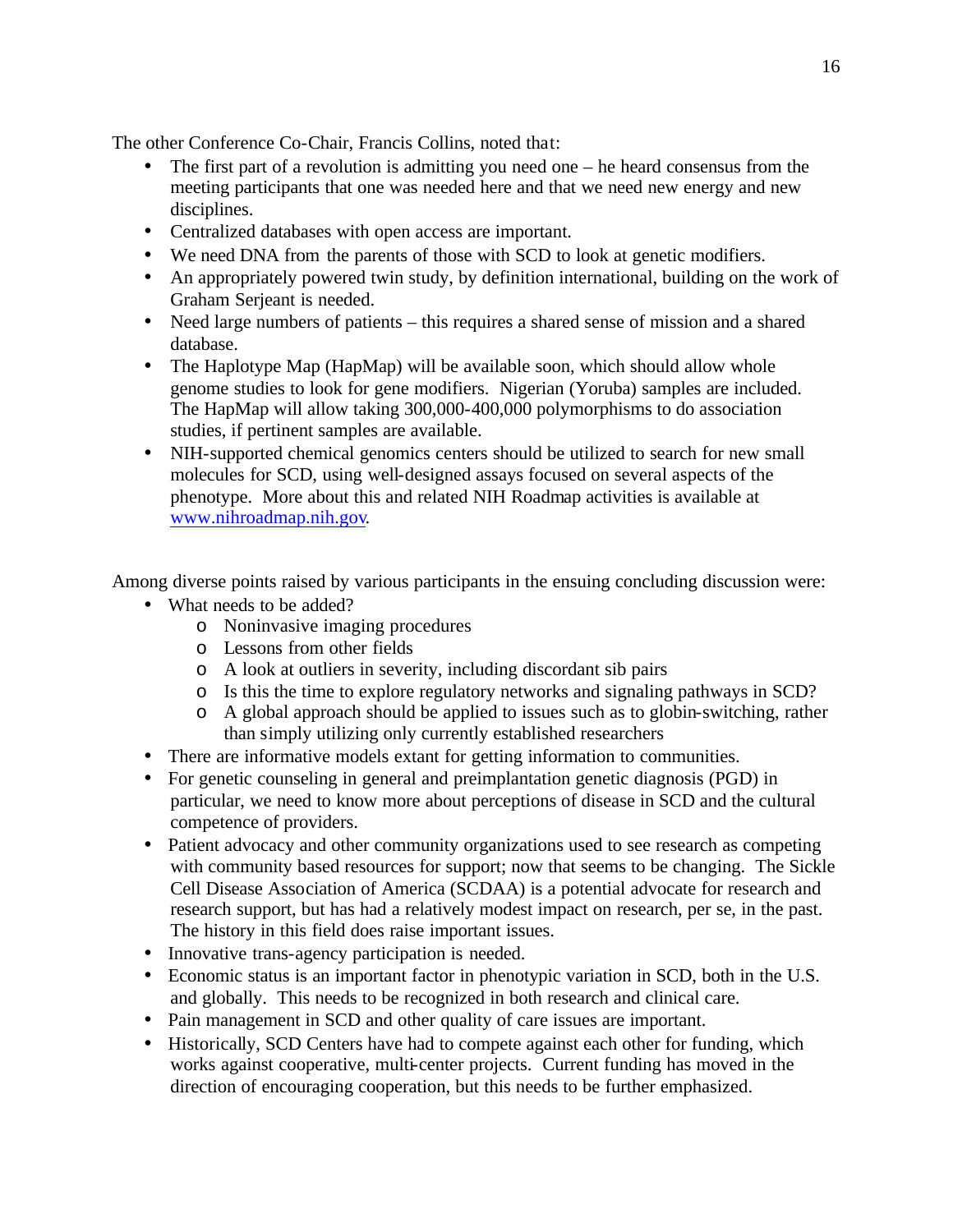- While there may be lessons to be learned from other organizations, the cystic fibrosis and SCD communities differ and lessons from the experience of one are not always directly applicable to the other.
- There is a real opportunity for an international approach.
- There is a need for leadership, both from NIH and within the SCD research community.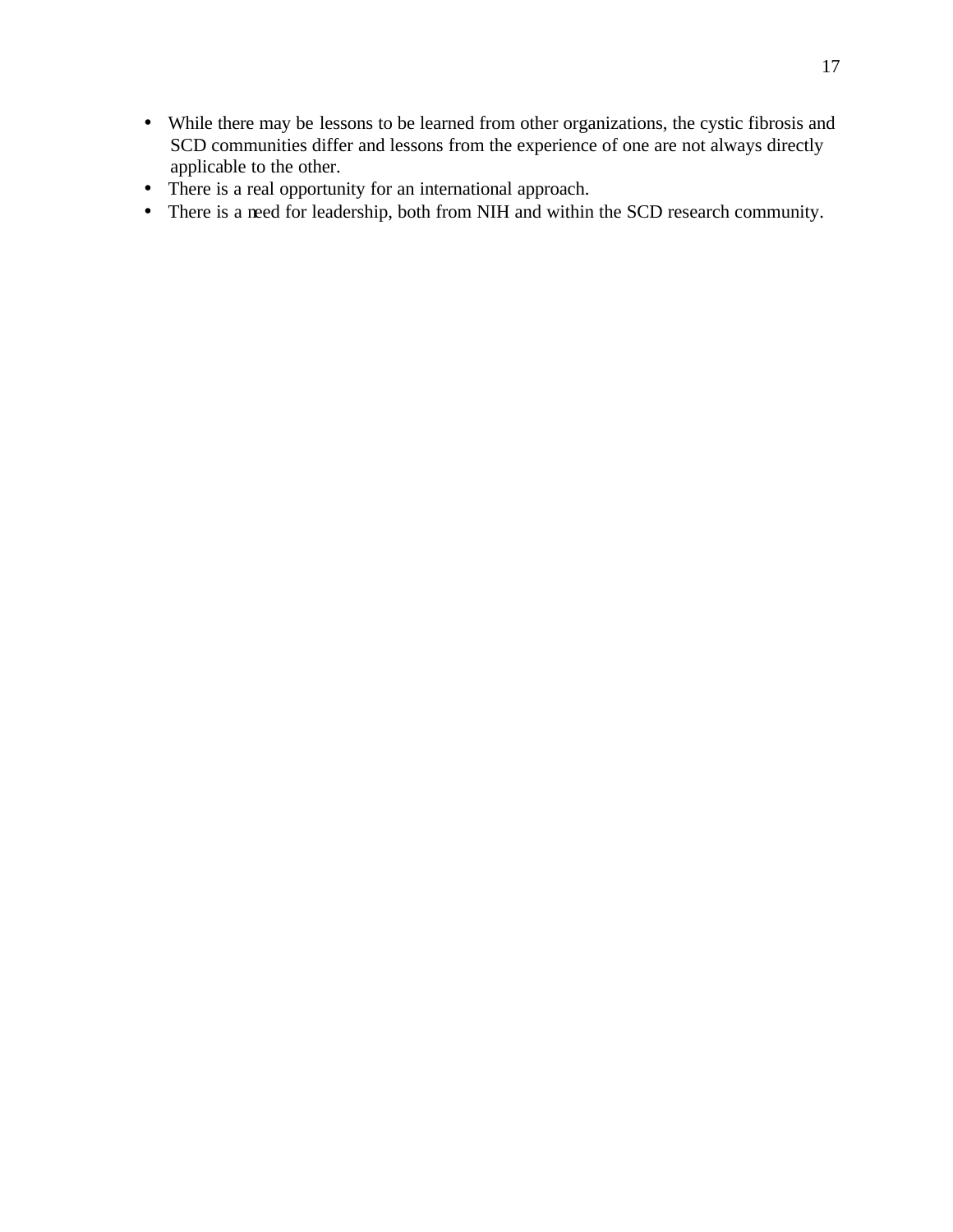#### **Summary of Meeting Conclusions (order not intended to convey priority):**

1) The time is propitious to bring to bear the developing tools and approaches of genomics to develop markedly more effective therapies for sickle cell disease. The NIH should play a lead but not exclusive - role in developing and supporting such applications of genomics to sickle cell disease. For this effort to succeed, both the community of existing sickle cell disease researchers and the genomics community must be actively involved and integrated with each other to a degree that they have not been previously. Importantly, the community of individuals, families, and population groups affected by sickle cell disease must also be actively involved. As sickle cell disease is a global health issue, with over 95% of affected individuals living outside the United States, the application of genomics to sickle cell disease requires a global perspective and involvement as well. Within the NIH, a number of institutes and centers should be involved in cooperative design and support of new initiatives in this area.

2) An innovative multidisciplinary Sickle Cell Disease Research Network with a central prospective registry of well phenotyped patients should be established. Features of such a network might include:

- Inclusion of environmental, social, cultural, genetic data
- Ouality of life data
- Careful attention to human subjects issues, well consented with recontact possible
- Repositories of DNA, cell lines, mRNA, and plasma (the latter two from individuals when both symptomatic and asymptomatic)
- Standardized phenotypes
- Open access to materials and data
- Longitudinal follow-up
- Clinical trials database
- Collaborative community partnerships, both in design and implementation
- A newborn cohort

3) There are many promising ways to apply genomics tools and approaches to sickle cell disease. Given the phenotypic diversity of sickle cell disease, identification of genetic modifiers is a particularly promising approach. Methods to this might include case/control studies and/or studies of twins, of sib pairs and of individuals with unusually mild phenotypes. International collaboration might be particularly helpful here. With the anticipated release in 2004 of a draft haplotype map, the possibility of haplotyping scores of patients with sickle cell disease to look for genetic modifiers and other clues to disease pathophysiology is an exciting avenue of research. A search for genetic modifiers in applicable transgenic animal models might also prove beneficial.

4) Another genomic opportunity is performing proteomic and mRNA microarray-based analyses of bone marrow (if available), leukocytes, erythrocytes and their precursors, endothelial cells, etc. from a variety of patients with differing disease involvement.

5) Genomics could also be brought to bear fruitfully through chemical genomics. Small molecule screens should be utilized to investigate possible new targets for therapeutics for sickle cell disease. Target-based compound screens to explore such possibilities as hemoglobin F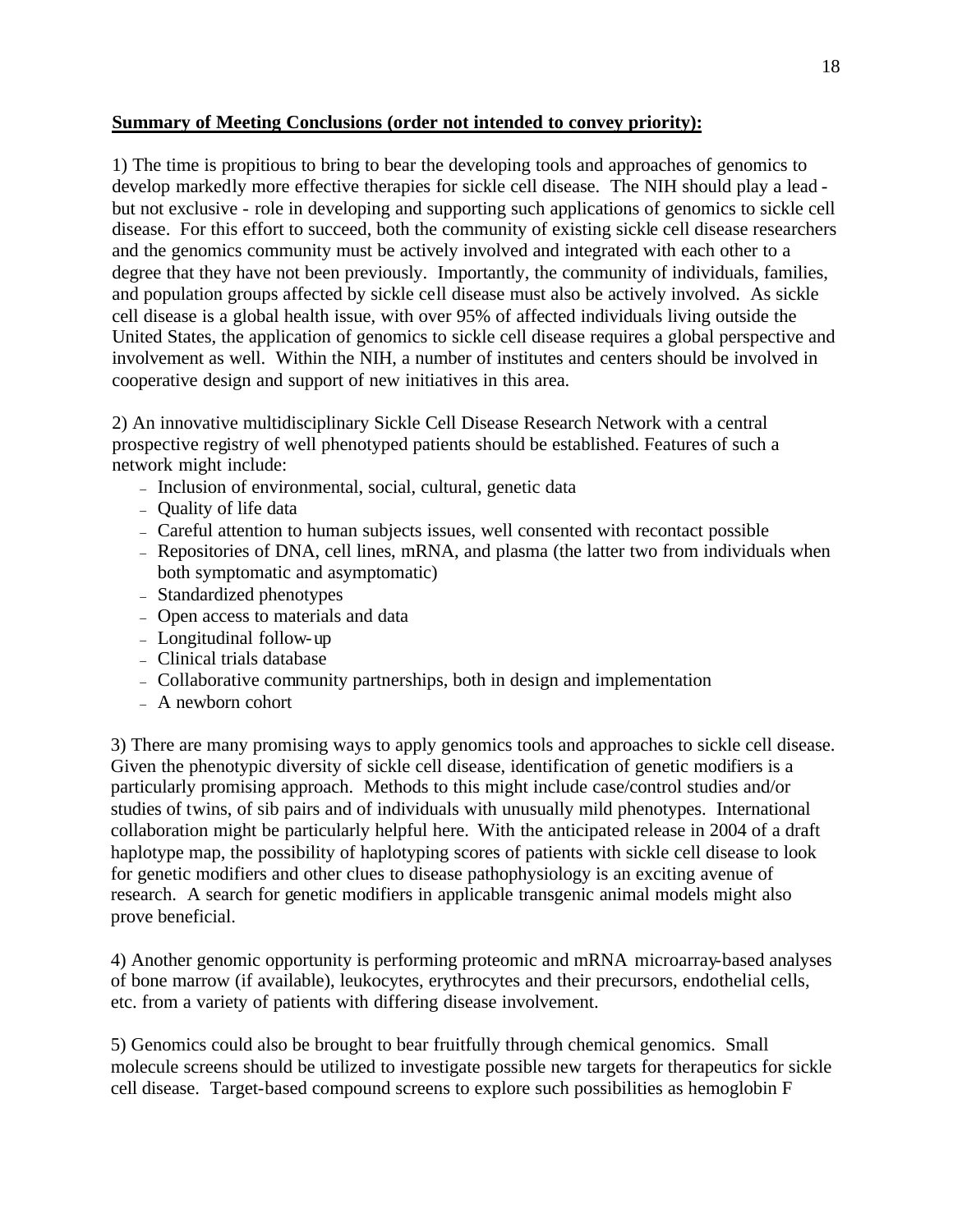induction, nitric oxide, antithrombotics/anticoagulants and other agents that might affect adhesion, inflammation, or oxidation would also be useful.

6) Bringing new people and disciplines into the field is crucial. It is important to increase the number of basic, clinical, and social science researchers doing research on sickle cell disease. There are a number of ways to do this. Perhaps the most important is to renew a sense of excitement and promise in sickle cell disease research, so that it attracts young and/or new researchers to the field. Integrating genomics, proteomics, and high-throughput screening expertise into sickle cell research will help accomplish this. Appropriate support for training and retention of researchers, especially young ones, focused on sickle cell disease will also be important.

7) All new research should be informed by the historical, social, economic, and cultural context of research and health care in sickle cell disease. This becomes increasingly important as research becomes increasingly applicable to health outcomes.

8) There is need for a wider availability of clinicians able to care expertly for individuals with sickle cell disease. There is also need for therapies that are demonstrated to be effective, such as hydroxyurea, to be made more widely available to those with the disease. Further promulgation of a standardized care model should be pursued. Community and public education programs might also prove helpful. While the NIH should be involved in addressing these needs, it is beyond the mandate and the resources of the NIH alone to do so optimally, so other agencies, such as the Health Resources and Service Administration (HRSA), the Centers for Disease Control and Prevention (CDC), and the Agency for Healthcare Research and Quality (AHRQ) must also be involved.

9) Core resources of biological materials, including such materials as transgenic mice for drug screening, a DNA construct repository, antibodies to sort erythroid progenitors, cord blood banks for SCD and thalassemia cells, and relevant stem cells should be made available to researchers.

10) Core resources for drug development, e.g., toxicology, non-human primates, and infrastructure for Phase I and II trials should also be made available. The new NIH Roadmap goals for translational research should be highly relevant here.

11) There is the need to develop new models to study hemoglobin F reactivation, especially in adult cells, such as human cell lines that respond to switching agents.

12) New and better gene transfer vectors that are safe and efficient, including non-integrating systems, targeted integration, and homologous recombination should be developed.

13) The NIH should take the lead in establishing a working group in 2004 to define SCD severity by strict standardized criteria.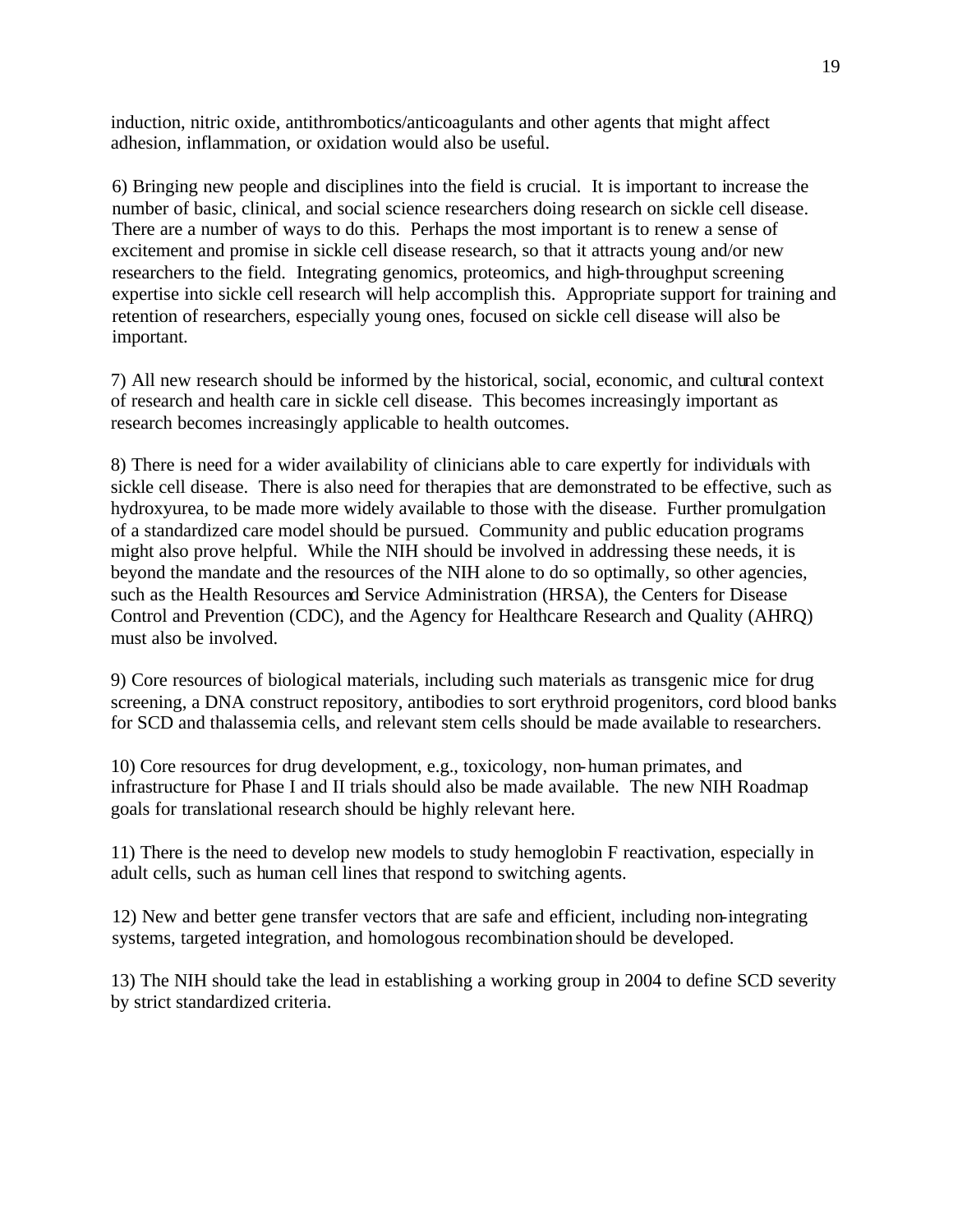# **APPENDIX A – CONFERENCE AGENDA**

# **WEDNESDAY, NOVEMBER 19, 2003**

| 8:30-9:00 am      | Welcome - Drs. Zerhouni, Collins, Alving, and Weatherall                                                                           |
|-------------------|------------------------------------------------------------------------------------------------------------------------------------|
|                   | Moderator: Greg Evans                                                                                                              |
| 9:00-9:30 am      | Plenary I – The Pathophysiology of Sickle Cell Disease: State of the Art-                                                          |
|                   | <b>Martin Steinberg</b>                                                                                                            |
| 9:30-9:50 am      | Discussion                                                                                                                         |
| $9:50 - 10:20$ am | <b>Break</b>                                                                                                                       |
| 10:20-10:50 am    | Plenary II – Therapeutics for Sickle Cell Disease: State of the Art - Elliott<br>Vichinsky                                         |
| 10:50-11:10 am    | Discussion                                                                                                                         |
| 11:10-11:40 am    | Plenary III – Therapeutic Implications of Phenotypic Diversity - Orah Platt                                                        |
| 11:40-12:00 pm    | Discussion                                                                                                                         |
| $12:00-1:00$      | Lunch                                                                                                                              |
|                   | Moderator: Karen Hofman                                                                                                            |
| $1:00-1:30$ pm    | Plenary IV – Hemoglobin Switching - George Stamatoyannopoulos                                                                      |
| $1:30-1:50$ pm    | Discussion                                                                                                                         |
| $1:50-2:20$ pm    | Plenary V - Gene Transfer - Michel Sadelain                                                                                        |
| $2:20-2:40$ pm    | Discussion                                                                                                                         |
| $2:40-3:00$ pm    | <b>Break</b>                                                                                                                       |
| $3:00-3:30$ pm    | Plenary VI - Small Molecule/Chemical Genomics Approaches - John Haley                                                              |
| $3:30-3:50$ pm    | Discussion                                                                                                                         |
| $3:50-4:20$ pm    | Plenary VII - Historical, Cultural, and Social Context of Clinical Research in<br>Sickle Cell Disease - Vanessa Northington Gamble |
| $4:20-4:40$ pm    | Discussion                                                                                                                         |
| $4:40-5:00$ pm    | Instructions to Working Groups - Alan Guttmacher                                                                                   |
| $5:00-6:00$ pm    | Reception                                                                                                                          |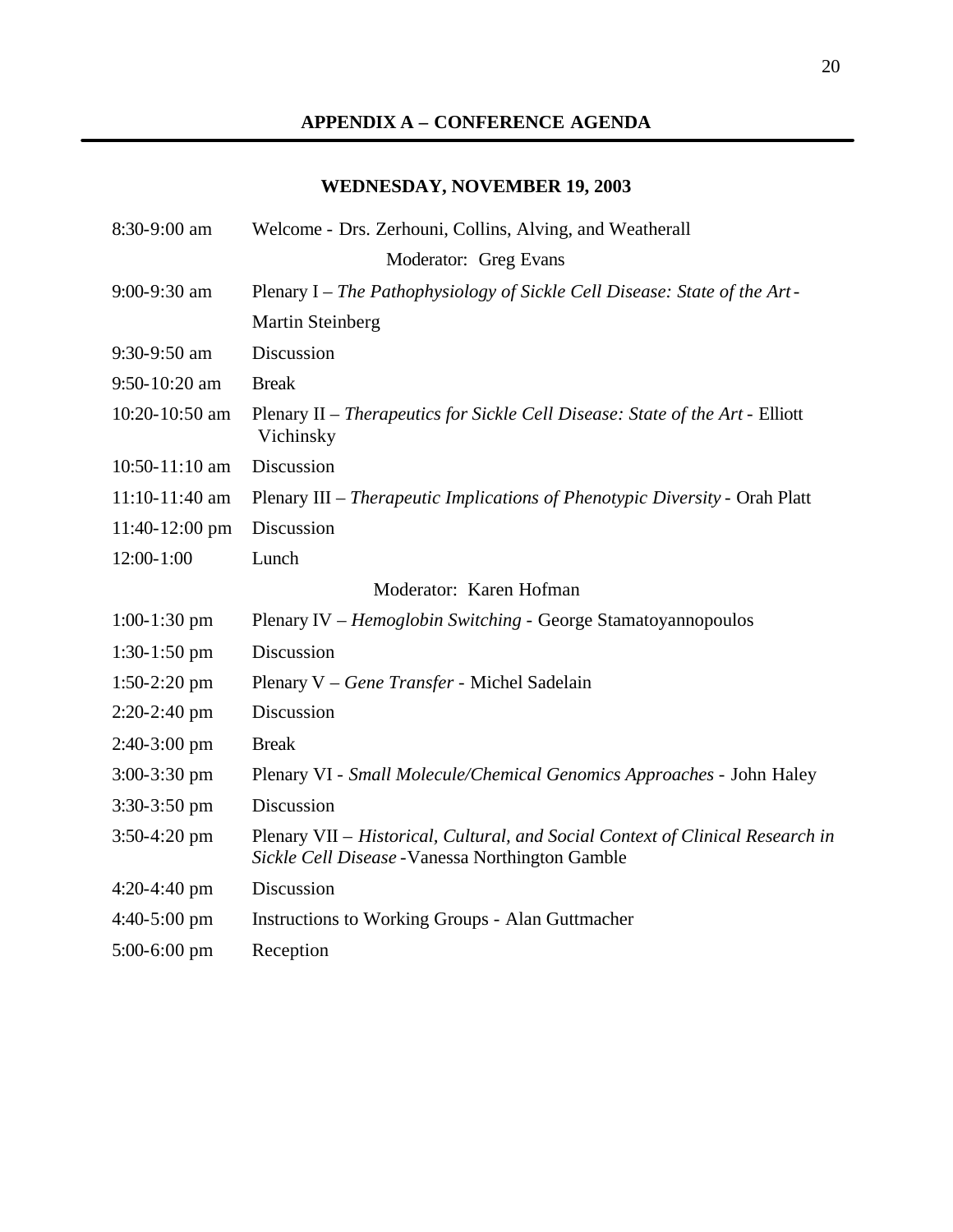#### **THURSDAY, NOVEMBER 20, 2003**

8:30-10:00 pm Concurrent Working Groups- Session A

? *Therapeutic Implications of Phenotypic Diversity* - Kwaku Ohene-Frempong

? *Hemoglobin Switching* - Susan Perrine

? *Gene Transfer* - Punam Malik

? *Small Molecule/Chemical Genomics Approaches* - Christopher Austin

? Historical, Cultural, and Social Context of Clinical Research - Lennette Benjamin

10:00-10:30 pm Break

10:30-12:00 pm Concurrent Working Groups - Session A (Continued)

12:00-1:00 pm Lunch

1:00-2:30 pm Concurrent Working Groups - Session B

? *Therapeutic Implications of Phenotypic Diversity* - Swee-Lay Thein

- ? *Hemoglobin Switching*  George Dover
- ? *Gene Transfer*  David Bodine
- ? *Small Molecule/Chemical Genomics Approaches*  Alan Schechter
- ? *Historical, Cultural, and Social Context of Clinical Research*  Joseph Telfair

#### 2:30-3:00 pm Break

- 3:00-4:30 pm Concurrent Working Groups Session B (Continued)
- 7:00-9:30 pm Group Dinner Remarks by Sir David Weatherall

#### **FRIDAY, NOVEMBER 21, 2003**

Moderator: Alan Guttmacher

| $8:00 - 8:30$   | Presentation/Discussion - Working Groups on Therapeutic Implications of<br>Phenotypic Diversity                                    |
|-----------------|------------------------------------------------------------------------------------------------------------------------------------|
| $8:30-9:00$     | Presentation/Discussion - Working Groups on Hemoglobin Switching                                                                   |
| $9:00 - 9:30$   | Presentation/Discussion - Working Groups on Gene Transfer                                                                          |
| $9:30 - 10:00$  | Presentation/Discussion - Working Groups on Small Molecule/Chemical<br>Genomics Approaches                                         |
| 10:00-10:30     | <b>Break</b>                                                                                                                       |
| $10:30 - 11:00$ | Presentation/Discussion - Working Groups on Historical, Cultural and<br>Social Context of Clinical Research in Sickle Cell Disease |
| $11:00-1:00$    | Where to go from here - led by Drs. Weatherall and Collins                                                                         |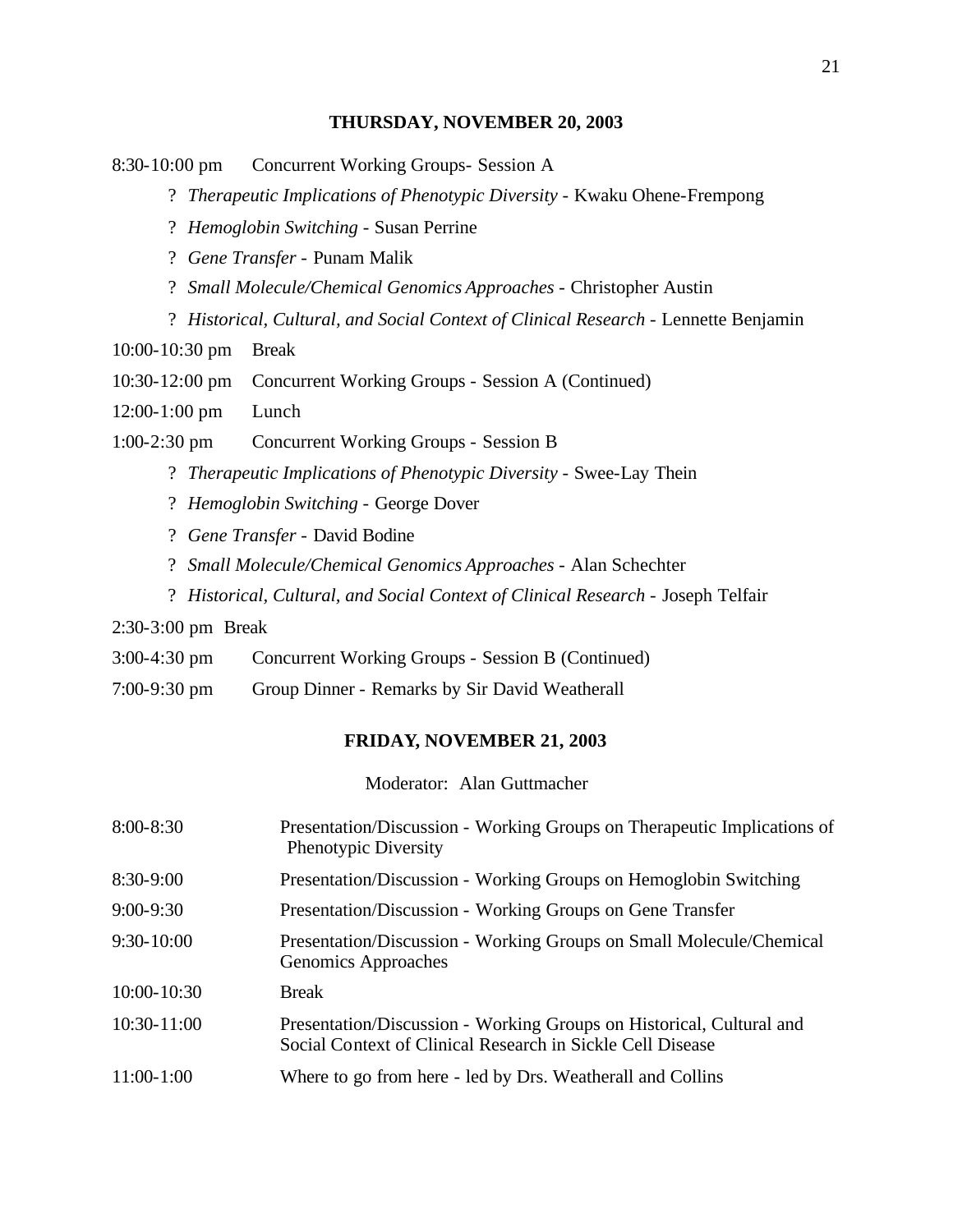#### **APPENDIX B – CONFERENCE PARTICIPANT LIST**

Department of Neurology Sickle Cell Foundation Medical College of Georgia Lagos, Nigeria

National Heart, Lung, and Blood Institute **Barbara Alving, M.D. Jonathan Armstrong, Ph.D.**  National Institutes of Health Keck School of Medicine

National Human Genome Research Institute National Institute of Diabetes and Digestive National Institutes of Health **ChristopherAustin, M.D. David Badman, Ph.D.** 

**Agnes Baffoe-Bonnie, M.D., Ph.D. Arthur Bank, M.D.** 

 Department of Pediatric Oncology Comprehensive Sickle Cell Center **M.A. Bender, M.D., Ph.D. Lennette Benjamin, M.D.**  Fred Hutchinson Cancer Research Center Montefiore Medical Center

National Human Genome Research Institute David Bodine, Ph.D. **Duane Bonds, M.D.** National Institutes of Health National Institutes of Health

 **Vence Bonham, J.D. Joy Boyer**  National Human Genome Research Institute National Institutes of Health

Emery Bresnick, Ph.D. **Kenneth Bridges, M.D.** Department of Pharmacology **Hematology** Division University of Wisconsin Medical School Brigham and Womens Hospital

**Carlo Brugnara, M.D. George Buchanan, M.D.**  Department of Laboratory Medicine Department of Pediatrics

Department of Medicine/Hematology National Institute of Diabetes

**Oswaldo Castro, M.D. Barry Coller, M.D.** Howard University College of Medicine The Rockefeller University

**Robert Adams, M.D. Olu Akinyanju, M.D., F.R.C.P.** 

Department of Physiology and Biophysics University of Southern California

and Kidney Diseases, NIH

Population Science Department of Medicine and Genetics and Fox Chase Cancer Center Development, Columbia University

National Heart, Lung, and Blood Institute

National Human Genome Research Institute National Institutes of Health

Childrens Hospital Boston University of Texas Southwestern Medical Center at Dallas

**H. Franklin Bunn, M.D. Rafael D. Camerini-Otero, M.D., Ph.D.**  Harvard Medical School and Digestive and Kidney Diseases, NIH

Center for Sickle Cell Disease Laboratory of Blood and Vascular Biology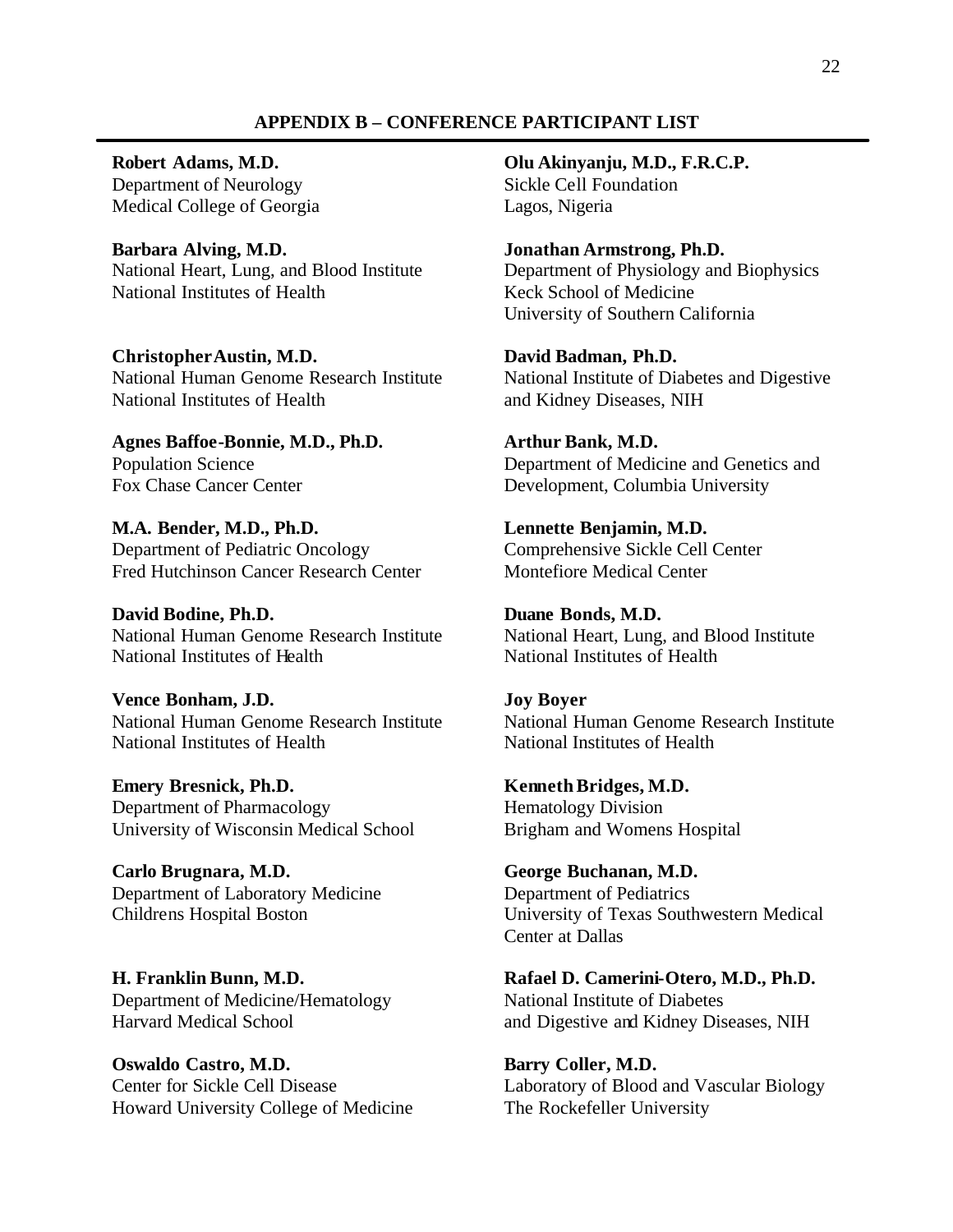National Human Genome Research Institute Francis S. Collins, M.D., Ph.D. **Ann Dean, Ph.D.** National Institutes of Health and Kidney Diseases, NIH

**Michael DeBaun, MPH George Dover, M.D.**  Department of Pediatrics/Genetics Department of Pediatrics Washington University School of Medicine Johns Hopkins University

**Mitchell Drumm, Ph.D.** Department of Pediatrics Case Western Reserve University and Kidney Diseases, NIH

Terry Fox Laboratory **British Columbia Cancer Agency Connie Eaves, Ph.D. James Eckman, M.D.** 

San Francisco General Hospital **Stephen Embury, M.D. Greg Evans, Ph.D.**  University of California San Francisco

**Elise Feingold, Ph.D. Gary Felsenfeld, Ph.D.**  National Human Genome Research Institute National Institute of Diabetes and Digestive National Institutes of Health and Kidney Diseases, NIH

University of Southern California Timothy Fisher, MB, ChB Paul Frenette, M.D. Department of Physiology and Biophysics Department of Medicine/Hematology-Keck School of Medicine Oncology,

**Beverly M. Gaines, M.D. Patrick Gallagher, M.D.** National Medication Association **Pediatrics** 

Victor Gordeuk, M.D. **Bettie Graham, Ph.D.** Howard University College of Medicine National Institutes of Health

**Eric Green, M.D., Ph.D. Stephen Groft, Pharm.D.**  National Human Genome Research Institute Office of Rare Diseases National Institutes of Health National Institutes of Health

Alan Guttmacher, M.D. Mark Guyer, Ph.D. National Human Genome Research Institute National Human Genome Research Institute National Institutes of Health National Institutes of Health

National Institute of Diabetes and Digestive

**William Eaton, M.D., Ph.D.** National Institute of Diabetes and Digestive

Department of Hematology and Oncology Emory University School of Medicine

National Heart, Lung, and Blood Institute<br>National Institutes of Health

Mount Sinai School of Medicine

Yale University School of Medicine

Center for Sickle Cell Disease National Human Genome Research Institute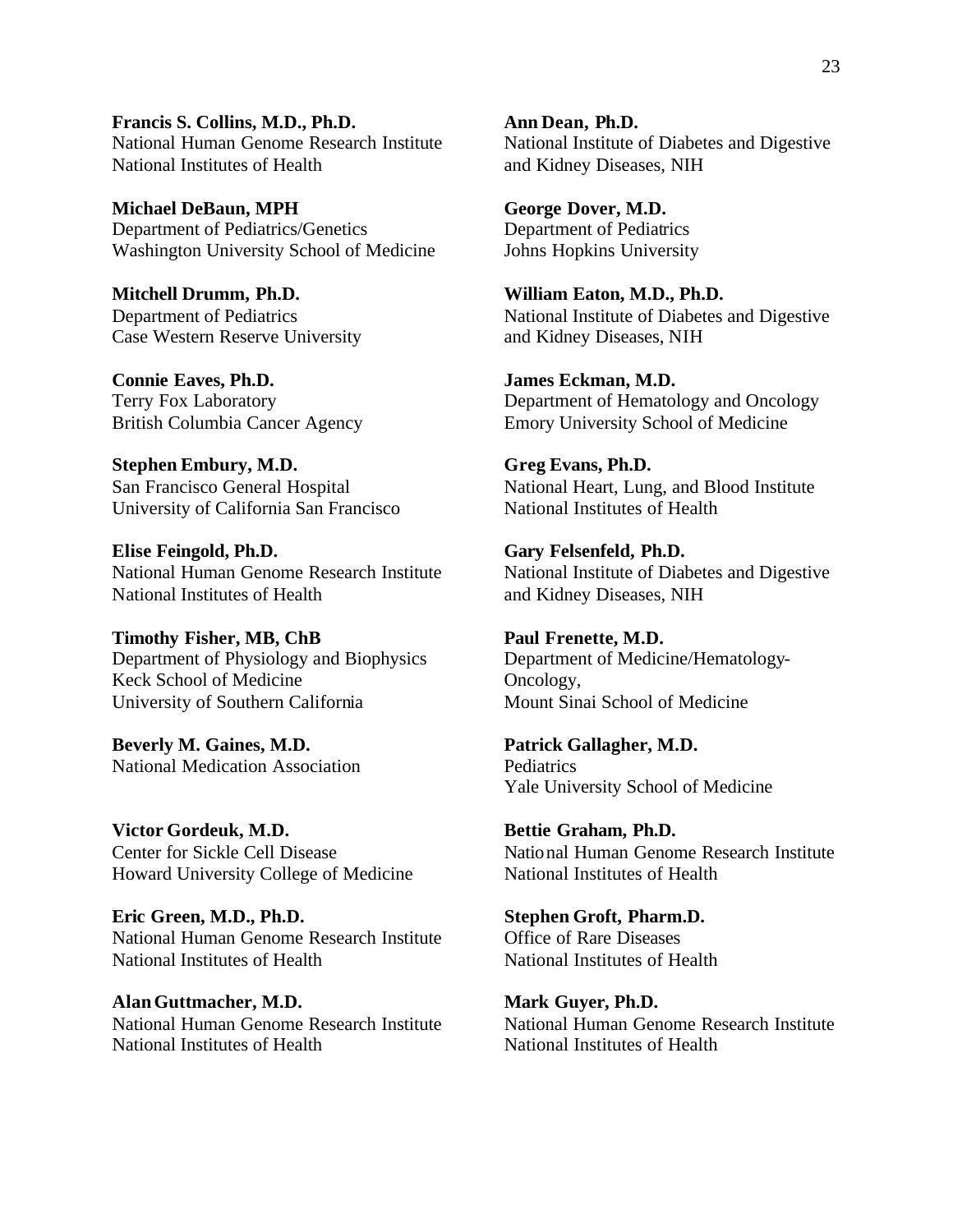**John Haley, Ph.D. Eden Haverfield**  OSI Pharmaceuticals, Inc. University of Oxford

**Johnson Haynes, M.D.** Robert P. Hebbel, M.D. Department of Internal Medicine/Pulmonary Department of Medicine University of South Alabama University of Minnesota

**Matthew Heeney, M.D. Chien Ho, Ph.D.**  Childrens Hospital Boston Carnegie Mellon University

**Karen Hofman, M.D. Carolyn Hoppe, M.D.**  National Institutes of Health Childrens Hospital Oakland

Lewis Hsu, M.D., Ph.D. **Robert Iannone, M.D.** Drexel University College of Medicine Department of Pediatrics/Oncology Marian Anderson Comprehensive Sickle Childrens Hospital of Philadelphia Cell Center

**Cage Johnson, M.D. Clinton H. Joiner, M.D., Ph.D.**  University of Southern California

**Y.W. Kan, M.D. Laboratory Medicine** University of California-San Francisco National Institutes of Health

**Flora Katz, Ph.D. Patrick Kelly, M.D.** 

**Gerald Keusch, M.D.** Fogarty International Center Department of Physics National Institutes of Health Wake Forest University

Rebecca Kolberg **Peter Lane, M.D.** National Human Genome Research Institute Department of Pediatrics National Institutes of Health Emory University

**Daniel Lerman, Ph.D. Jose Lopez, M.D.**  National Institutes of Health Baylor College of Medicine

Exploratory Cancer Research Institute of Biological Anthropology

Pediatric Hematology/Oncology Department of Biological Sciences

Fogarty International Center Department of Hematology/Oncology

Department of Medicine/Hematology Cincinnati Comprehensive Sickle Cell Ctr. Keck School of Medicine Cincinnati Childrens Hospital Medical Ctr.

> **Y.W. Kan, M.D. Gregory Kato, M.D.**  CCMD/Sickle Cell/Nitric Oxide Section

Fogarty International Center Department of Experimental Hematology National Institutes of Health Cincinnati Childrens Hospital Research Fdn.

**Daniel Kim-Shapiro, Ph.D.** 

Office of the Director Thromobosis Research Section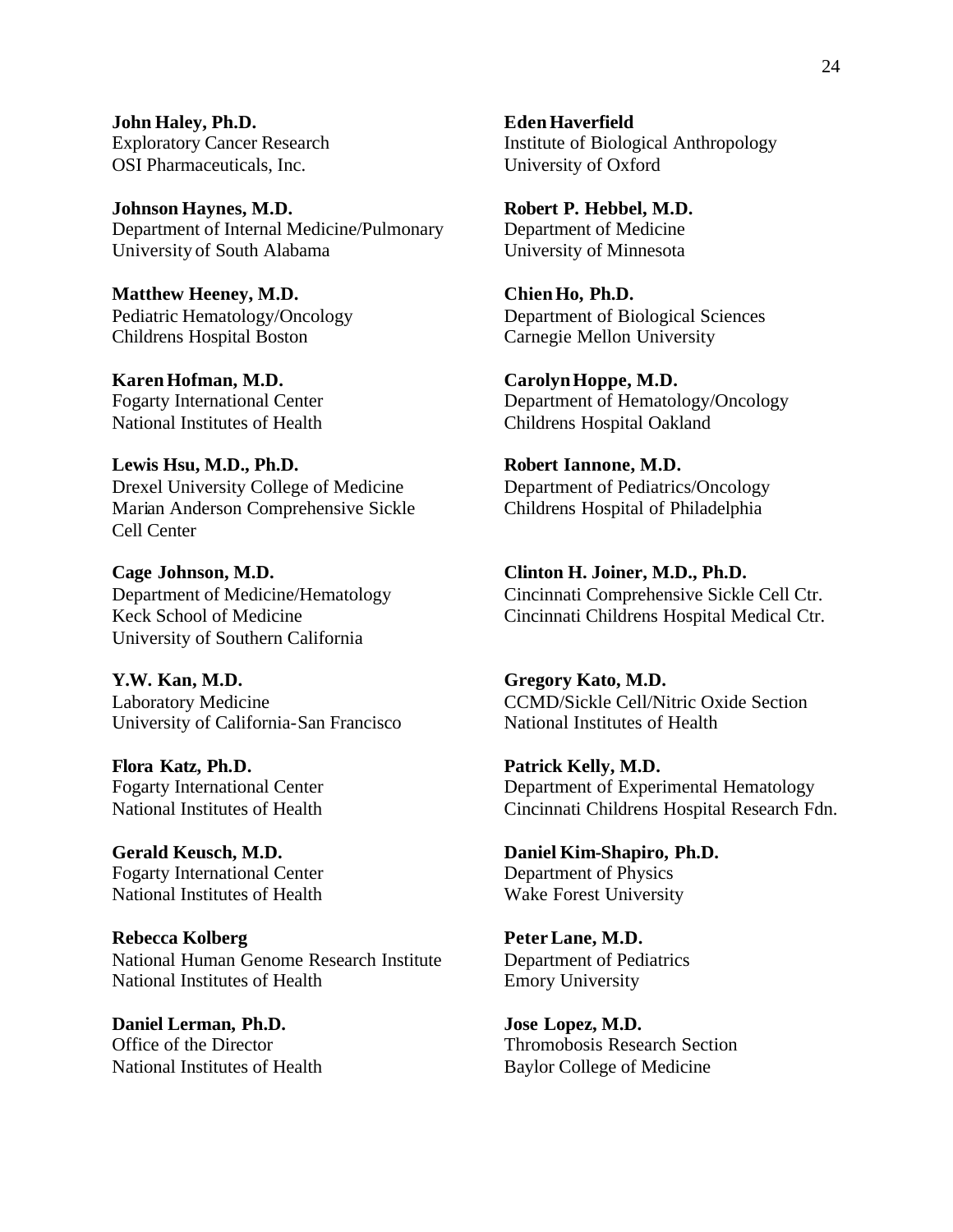**Catherine Madigan, M.D. Julie Makani, M.D.**  Department of Hematology/Oncology Department of Hematology

Punam Malik, M.D. **Marie Mann, M.D., M.P.H. Marie Mann, M.D., M.P.H.** Department of Pediatrics and Pathology Maternal and Child Health Bureau

**Department of Pediatrics Deepa Manwani, M.D. John McPherson, Ph.D.**  Mount Sinai School of Medicine Baylor College of Medicine

Digestive and Kidney Diseases, NIH National Institutes of Health **Jeffery Miller, M.D. Blaine Moore, Ph.D.** 

**Dorothy C. Moore, M.D. Ronald Nagel, M.D. Dept.** of Pathology & Laboratory Medicine **Department of Medicine** Dept. of Pathology & Laboratory Medicine Univ. of Medicine & Dentistry of New Jersy Albert Einstein College of Medicine Sickle Cell Disease Association of America

Kampala, Uganda Ruth Nankanja, BA, EDUC Mohandas Narla, D.SC

David Nathan, M.D. **Harvard Medical School** Dana-Farber Cancer Institute

National Institute of Diabetes and Center for Health Disparities

**Robert Nussbaum, M.D. Victoria Odesina, M.S., A.P.R.N.**  National Human Genome Research Institute General Clinical Research Center National Institutes of Health University of Connecticut Health Center

**Kwaku Ohene-Frempong, M.D.** Nancy Olivieri, M.D.

Childrens Hospital Los Angeles Muhimbili University College of Health Sciences, Dar-Es-Salaam, Tanzania

Childrens Hospital Los Angeles Health Resources & Services Administration

Human and Molecular Genetics

National Institute of Diabetes and National Heart, Lung, and Blood Institute

Sickle Cell Association of Uganda Lindsley F. Kimball Research Institute New York Blood Center

> **David Nathan, M.D. Kathleen Neville, M.D.**  Department of Pediatric Hematology, Oncology, and Clinical Pharmacology Indiana University Riley Hospital for Children

**Constance Noguchi, Ph.D. Vanessa Northington Gamble, MD, PhD**  Digestive and Kidney Diseases, NIH Johns Hopkins Bloomberg School of Public Health

Citizen for Quality Sickle Cell Care, Inc.

Division of Hematology Dept. of Medicine/Hematology/Oncology Childrens Hospital of Philadelphia University Health Network, Toronto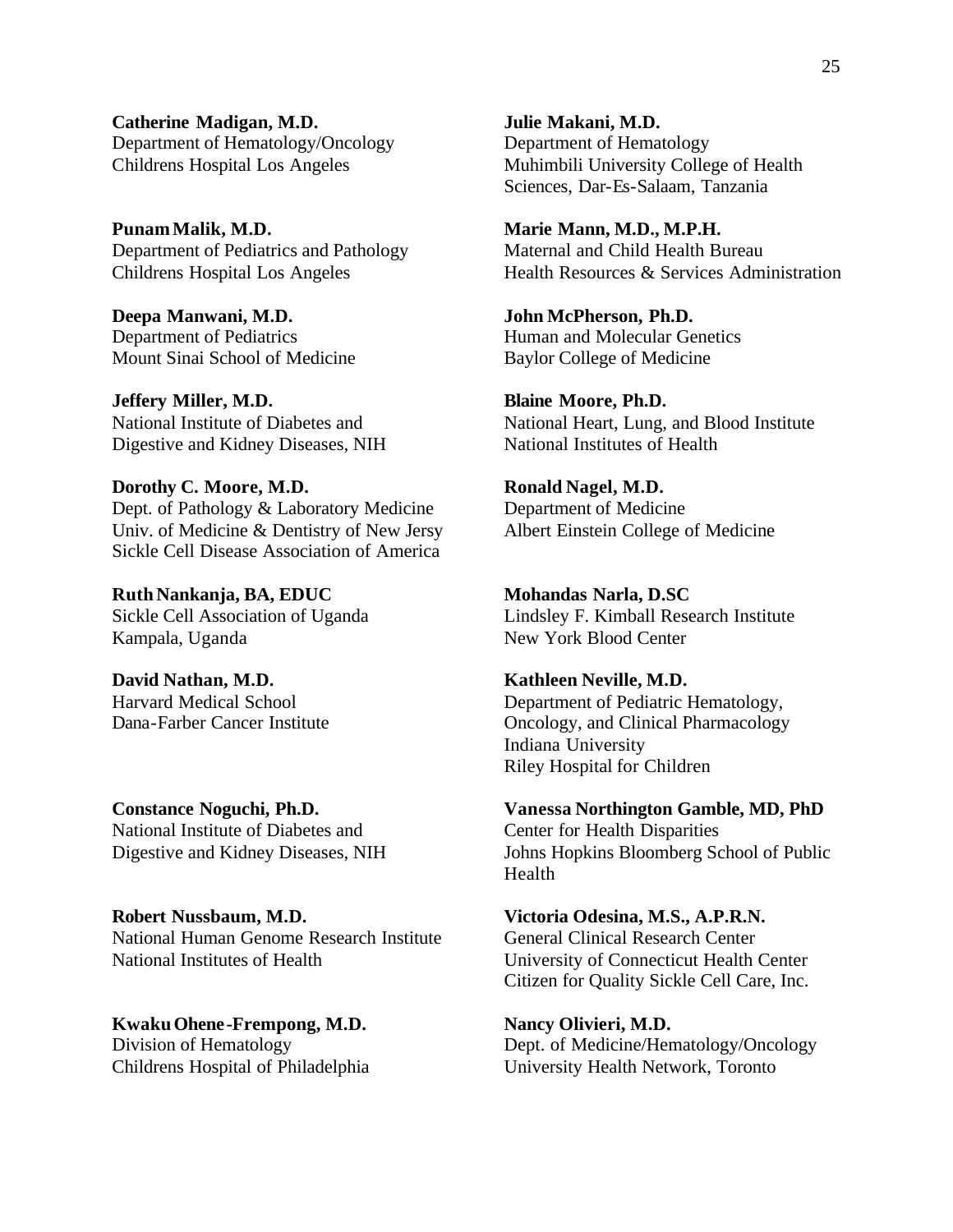**Onyinye C. Onyekwere, M.D. Eugene P. Orringer, M.D.**  Center for Sickle Cell Disease Department of Medicine/Hematology

**Susan Perrine, M.D.** Cancer Research Center Department of Hematology/Oncology Boston University School of Medicine St. Jude Childrens Research Hospital

**Josef Prchal, M.D. Jennifer Puck, M.D.**  Baylor College of Medicine National Institutes of Health

Geetha Puthenveetil, M.D. **Pankaj Qasba, Ph.D.** Department of Pediatric Hematology-Oncology National Heart, Lung, and Blood Institute Childrens Hospital Los Angeles National Institutes of Health

David Rees, M.D. Department of Pediatric Hematology Kings College Hospital

Sonya Ross, B.S. Sickle Cell Disease Association of America Baltimore, MD Memorial Sloan-Kettering Cancer Center

**Selda Samakoglu, Ph.D. Alan N. Schechter, M.D.**  Gene Expression Laboratory National Institute of Diabetes and Memorial Sloan-Kettering Cancer Center Digestive and Kidney Diseases, NIH

Kingston, Jamacia **Graham Serjeant, M.D. Barbara Sina, Ph.D.** 

George Stamatoyannopoulos, M.D., Dr. Sci. Martin Steinberg, M.D. Department of Medical Genetics Department of Medicine University of Washington Boston University

Paul Swerdlow, M.D. Marilyn Telen, M.D. Division of Hematology-Oncology Department of Medicine Barbara Ann Karmanos Cancer Institute Duke University Wayne State University

Howard University School of Medicine Univ. of North Carolina School of Medicine

Derek Persons, M.D., Ph.D.

**Orah Platt, M.D. Compact 20 Matthew Porteus, M.D., Ph.D.** Laboratory Medicine Department of Pediatrics and Biochemistry Childrens Hospital Boston UT Southwestern Medical Center

Department of Medicine/Hematology National Human Genome Research Institute

**Clarice Reed, M.D.** National Heart, Lung, and Blood Institute National Institutes of Health (Retired)

**Sonya Ross, B.S. Michel Sadelain, M.D., Ph.D.**  Gene Transfer & Gene Expression Laboratory

Sickle Cell Trust (Jamaica) Fogarty International Center National Institutes of Health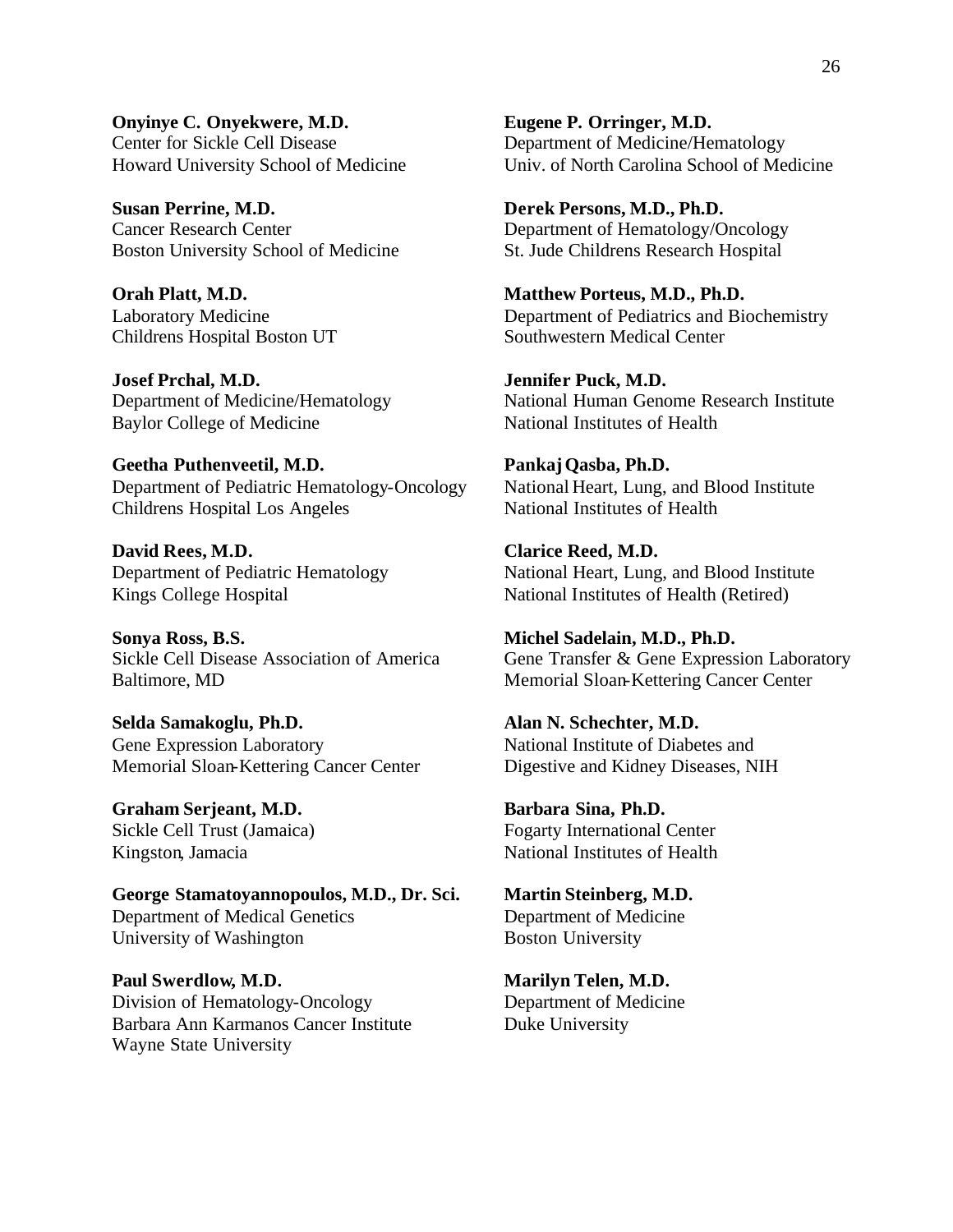**Joseph Telfair, DrPH, MSW/MPH Swee Lay Thein, M.D.**  School of Public Health/DMCH Department of Hematology Hospital

**John Tisdale, M.D. David Valle, M.D.** 

**Susan Vasquez** National Human Genome Research Institute Department of Hematology/Oncology National Institutes of Health Childrens Hosp. & Research Inst., Oakland

Winfred Wang, M.D. **Russell Ware, M.D., Ph.D.** St. Jude Childrens Research Hospital Duke University Medical Center

Dan Wattendorf, M.D. National Institutes of Health University of Oxford

Ellen Werner, Ph.D. **Kris Wetterstrand, M.S. Kris Wetterstrand, M.S.** National Institutes of Health National Institutes of Health

Kilifi, Kenya **Thomas Williams, M.D. Jonathan Witonsky** 

**Robert Yamashita, Ph.D.**  Interdisciplinary Studies in Science & Society California State University - San Marcos

Univeristy of Alabama at Birmingham GKT School of Medicine, Kings College

National Institute of Diabetes and Howard Hughes Medical Institute and Digestive and Kidney Diseases The Institute of Genetic Medicine National Institutes of Health Johns Hopkins Univ. School of Medicine

**Elliott Vichinsky, M.D.** 

Department of Hematology/Oncology Department of Pediatric Hematology/Oncology

**Sir David Weatherall, M.D., F.R.C.P.** National Human Genome Research Institute The Weatherall Institute of Molecular Medicine

National Heart, Lung, and Blood Institute National Human Genome Research Institute

Wellcome Trust National Human Genome Research Institute National Institutes of Health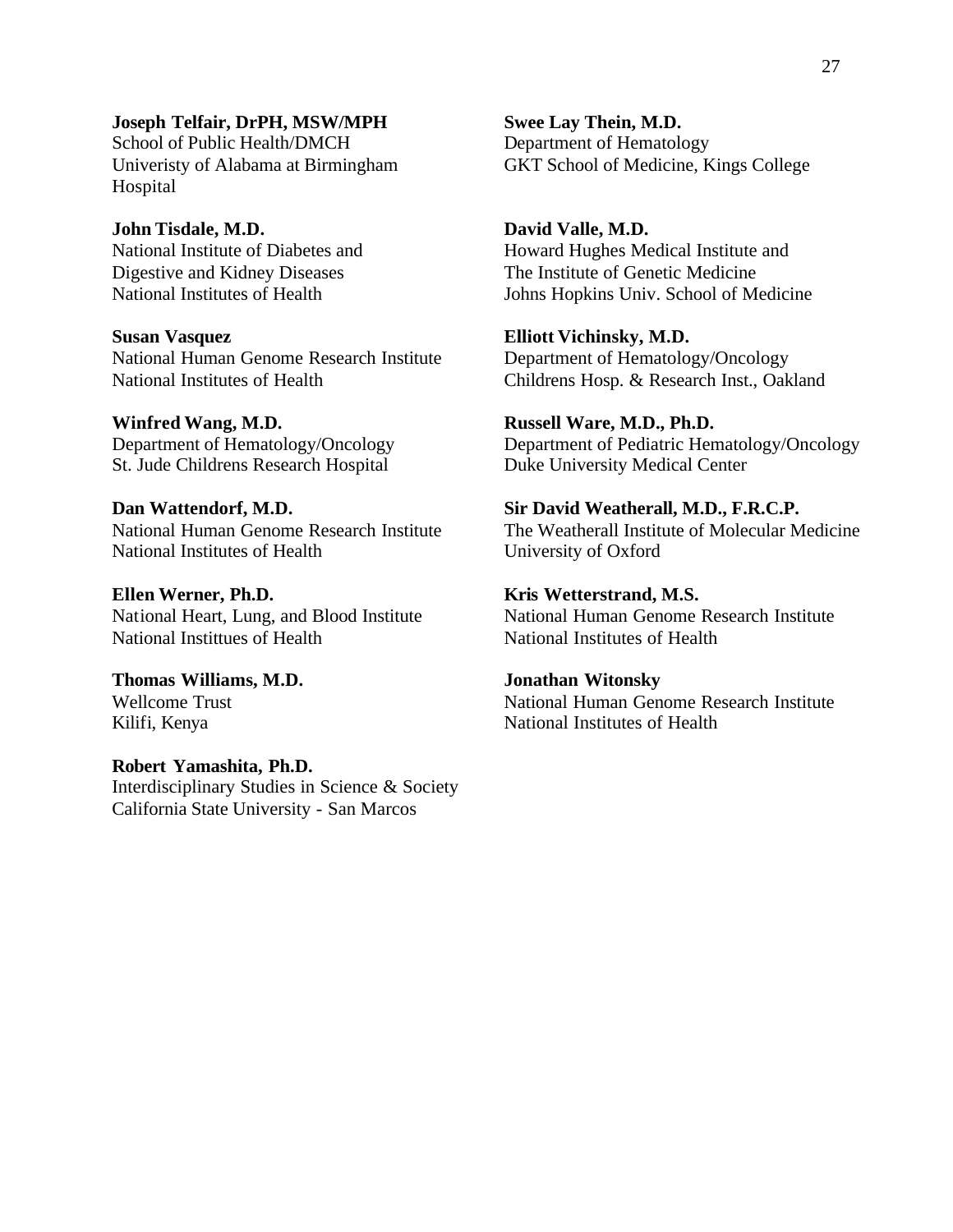### **APPENDIX C – ATTENDEES' VOTES AMONG OPTIONS FOR RESEARCH ON NEW THERAPIES FOR SICKLE CELL DISEASE**

Conference attendees were asked to cast "votes" among approximately 30 priorities that had emerged during the meeting as options for furthering research aimed at developing new, more effective therapies for SCD. All participants were given 100 votes each, which they could then split among any of the possible priorities. Tabulation of those votes is shown below:

**22%** of all votes were cast in favor of an innovative multidisciplinary Sickle Cell Disease Research Network with a central prospective registry of several thousand well phenotyped patients.

Features of this might include:

- DNA/plasma repository, cell lines, mRNA (when both symptomatic and asymptomatic)
- Standardized phenotypes
- Inclusion of environmental, social, cultural, genetic data
- Newborn cohort
- Quality of life data
- Careful attention to human subjects issues, well consented with recontact possible
- Collaborative community partnerships
- Open access to materials and data
- Longitudinal follow up
- Clinical trials database

**10%** of all votes were cast in favor of bringing new people and disciplines into the field and training the next generation of researchers. This would include integrating genomics, proteomics, and high-throughput screening expertise into sickle cell disease research. It might also include increasing the number of basic, clinical, and social science researchers, as well as nurses and allied health professionals, doing research on sickle cell disease. Possible mechanisms for accomplishing this might include grant supplements and loan repayment programs.

**8%** of all votes cast were cast in favor of defining the genetic basis of phenotypic variability. Methods to this might include case/control studies and/or studies of monozygotic and dizygotic twins, of sib pairs and of individuals with unusually mild phenotypes. International collaboration would be particularly helpful here.

**5%** of all votes were cast in favor of establishing a working group to define SCD severity by strict standardized criteria. This might include innovative techniques for more precise definition of phenotypes, e.g., for acute chest syndrome and for stroke, as well as the use of laboratory measures.

**4%** of all votes cast were cast for each of the following:

- a) Genomics tools service centers, including such resources as haplotype maps, whole genome arrays, etc.;
- b) Target-based compound screens to explore such possibilities as hemoglobin F induction (for which would need improved cell lines that express beta-globin), nitric oxide,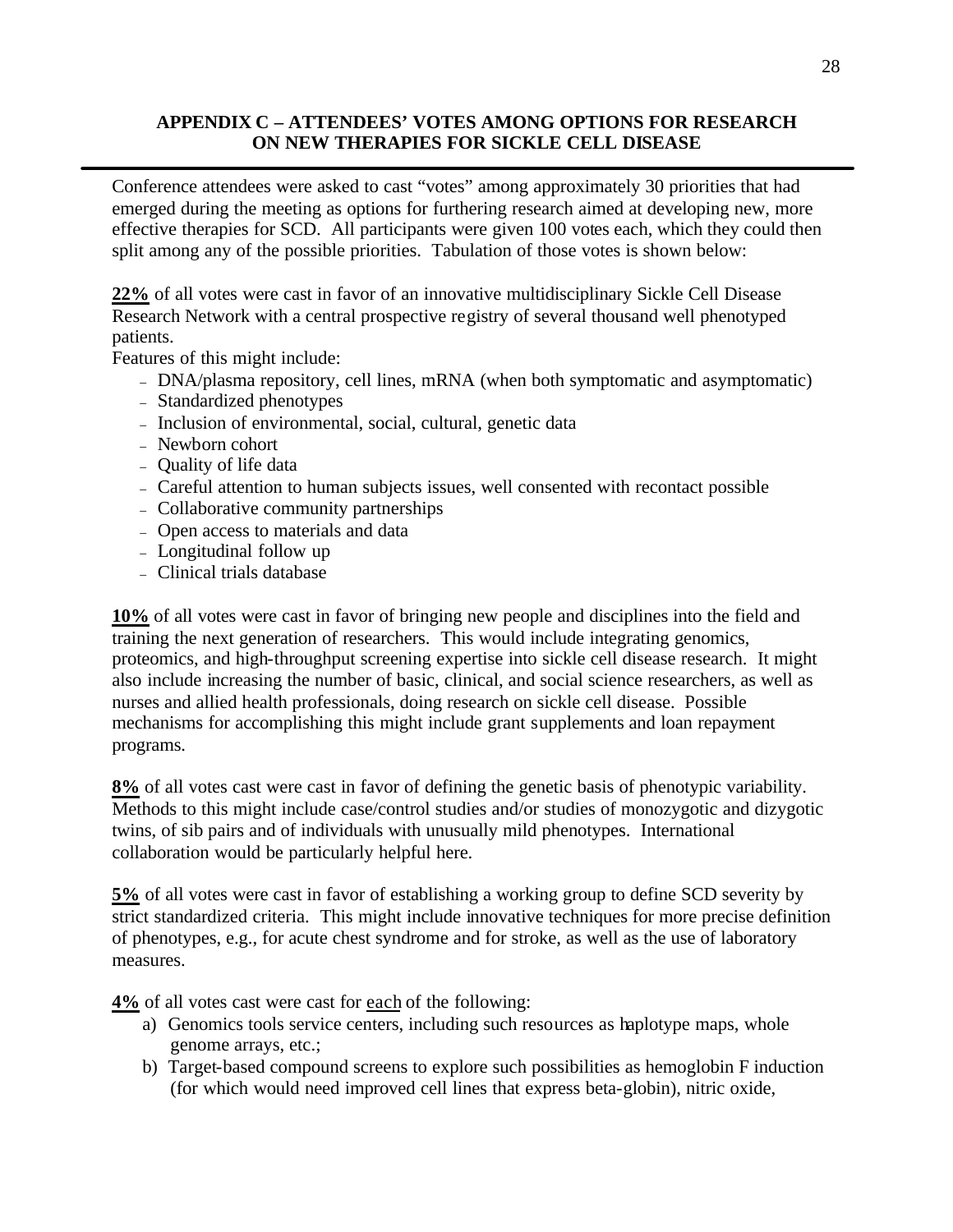antithrombotics/anticoagulants and other agents that might affect adhesion, inflammation, or oxidation;

- c) Proteomics and transcriptomics on erythrocytes, reticulocytes, bone marrow, and other tissues;
- d) Clinical trials that included an extensive research network, DNA collection, greater involvement of patient advocacy groups, and attention to the psychosocial aspects of SCD;
- e) Core resources of biological materials, including such materials as transgenic mice for drug screening, a DNA construct repository, antibodies to sort erythroid progenitors, and cord blood banks for SCD and thalassemia cells;
- f) Development of a new model to study hemoglobin F reactivation, especially in adult cells, such as human cell lines that respond to switching agents;
- g) To the extent possible, NIH attempting to catalyze more effective care and broader access to care of SCD patients, perhaps through a standardized care model.

**3%** of all votes cast were cast for each of the following:

- a) Building better relationships with international investigators, including in research regarding ethical, legal, social, and cultural aspects of SCD;
- b) Community and public education programs;
- c) Resources for drug development, e.g., toxicology, non-human primates, and infrastructure for Phase I and II trials, including for drugs that already show promise;
- d) New and better gene transfer vectors that are safe and efficient, including non-integrating systems, targeted integration, and homologous recombination.

**2%** of all votes cast were cast for each of the following:

- a) Phenotypic compound screens, applicable to hemoglobin S polymerization and sickling of red blood cells;
- b) Genetic modifier screens, for humans, mice, and zebrafish;
- c) Biomarkers for disease severity and monitoring of clinical trials;.
- d) Timely initiation of gene therapy trials;
- e) Research into such ethical, legal, and social issues as self-identity, ancestry, race, stigma, discrimination, trustworthiness.

**1%** of all votes cast were cast for each of the following:

- a) Education of the public;
- b) Better and more accessible animal models non-human primates, rabbits, rats, mice, zebrafish;
- c) Human embryonic stem cell methodologies, including derivation of SS embryonic stem cells.

**<1%** of all votes cast were cast for each of the following:

- a) Stem cell purification strategies;
- b) Investigation of barriers to research participation;
- c) New technologies for understanding the molecular switching mechanism, such as three dimensional imaging of regulatory domains and of the anatomy of regulatory complexes;
- d) *In vivo* selection and amplification systems;